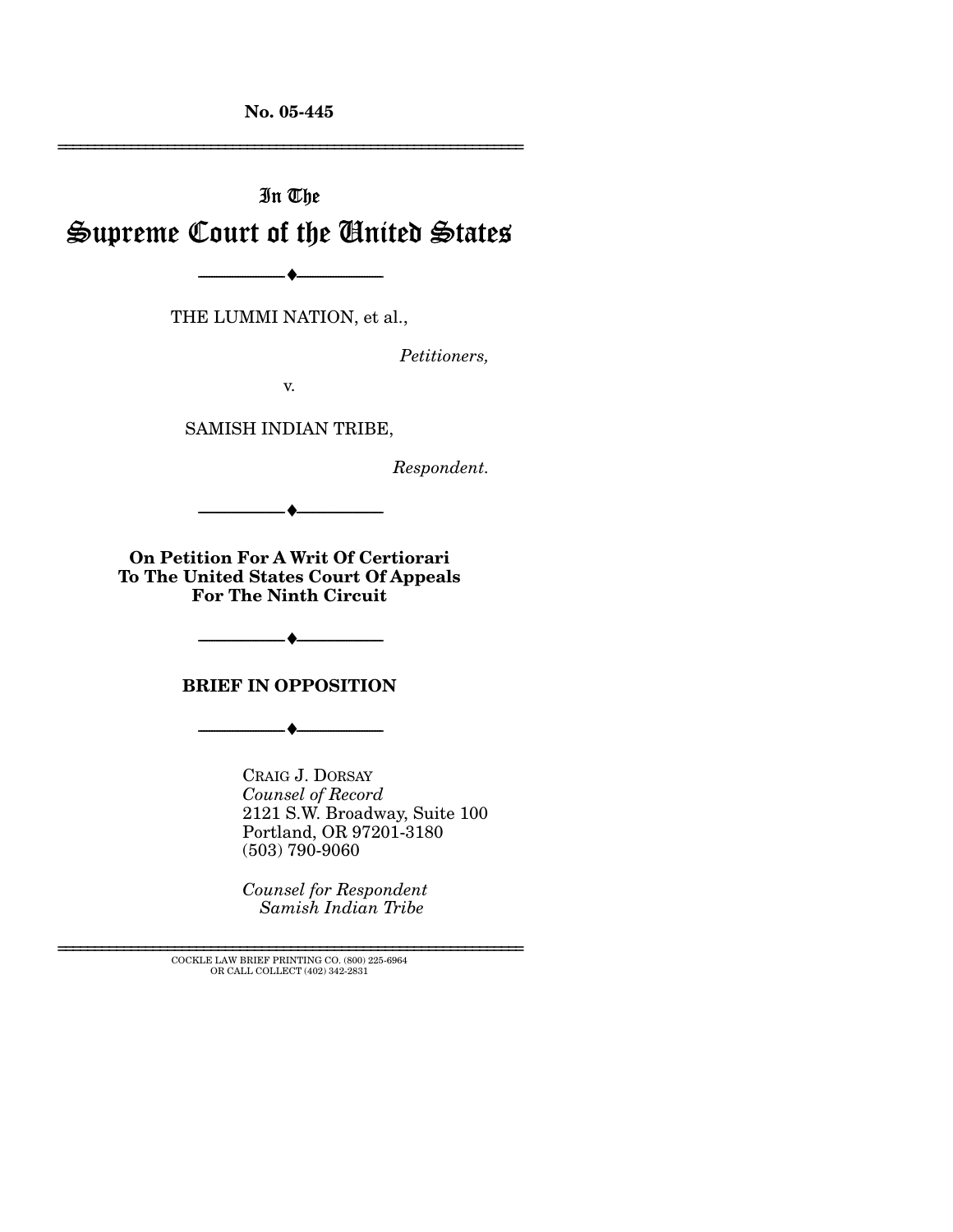#### **QUESTIONS PRESENTED**

 $Respondent$  Samish Indian Nation<sup>1</sup> believes that petitioners have presented questions in their petition for certiorari that were not part of the case below and are not properly part of the case now. The Samish Indian Nation believes that the following questions frame the issues correctly, as those issues have actually been presented by petitioners.

- 1. Is congressionally delegated Executive Branch discretionary authority to determine whether an Indian entity should be recognized as an Indian tribe for purposes of the United States Constitution subject to limitation or judicial review under the political question doctrine other than as expressly provided for in federal acknowledgment procedures voluntarily adopted by the Executive Branch?
- 2. Is a fact-based, individual determination made pursuant to controlling United States Supreme Court and Ninth Circuit precedent under F.R.C.P. 60(b)(6) that extraordinary circumstances existed that effectively prevented a party from prosecution or defense of a previous action in proper fashion subject to review under other, inapplicable subsections of F.R.C.P. 60(b)?

<sup>&</sup>lt;sup>1</sup> The Samish Indian Tribe passed a revised tribal constitution in 2004 adapting the official name "Samish Indian Nation." Both this official name and the historic name of the Tribe, "Samish Indian Tribe," are used interchangeably.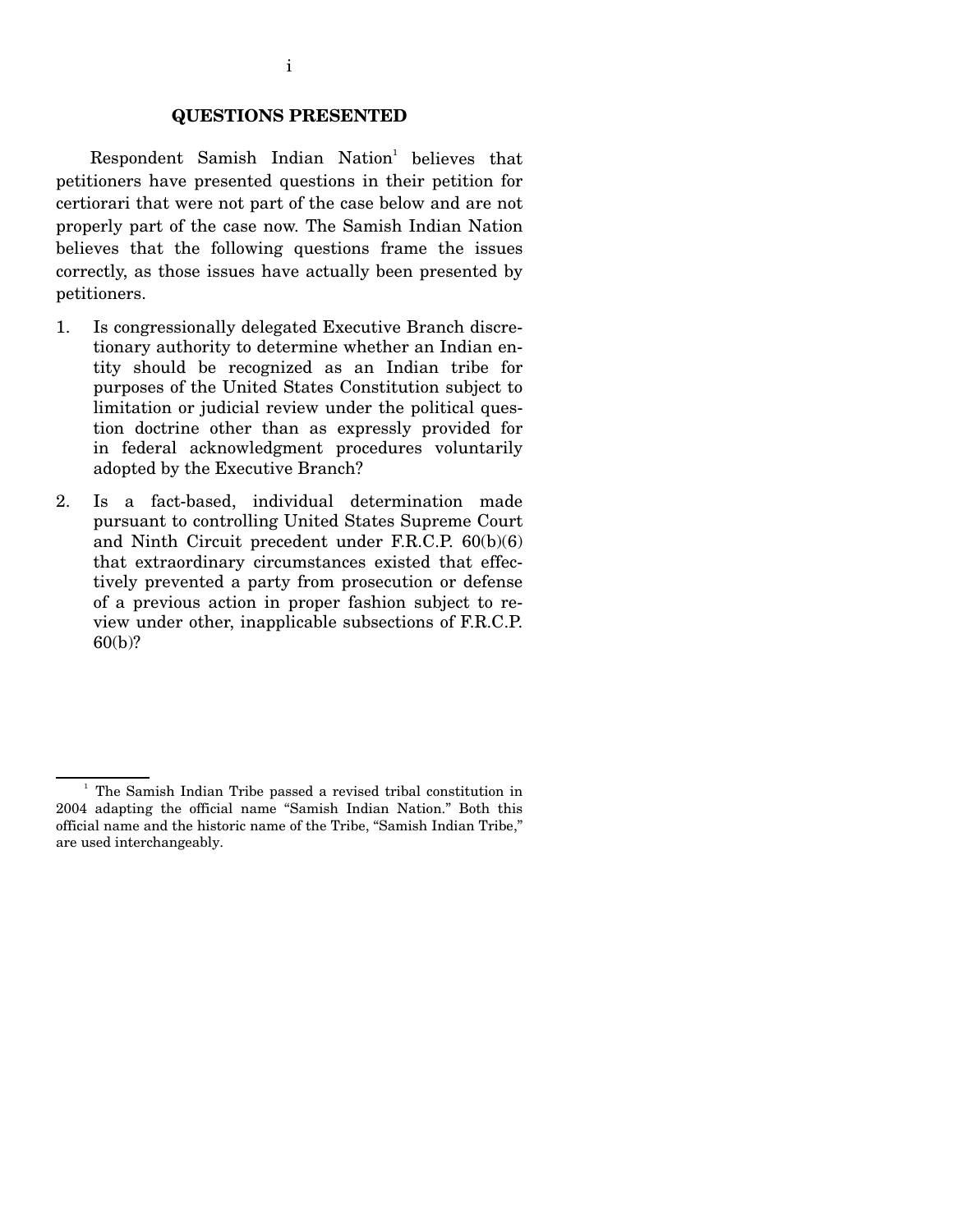#### **LIST OF PARTIES TO THE PROCEEDING BELOW**

 The Samish Indian Tribe initiated sub-proceeding 01- 2 before the District Court in *United States v. Washington*, Civ. No. 70-9213 (W.D.Wash.) by filing a motion to vacate a judgment against the Tribe under F.R.C.P. 60(b)(6). Twenty two Indian tribes with treaty status are presently parties in that proceeding. The United States of America and ten Indian tribes (Lummi Nation, Swinomish Indian Tribal Community, Skokomish Indian Tribe, Tulalip Tribes, Jamestown, Lower Elwha and Port Gamble Bands of S'Klallam Tribes, Puyallup Indian Tribe, Upper Skagit Tribe, and Suquamish Tribe) were active intervenors and participants in the District Court in opposition to the Samish Tribe's motion. The State of Washington took no position on the Samish 60(b)(6) motion. The United States and the same ten tribes filed briefs in opposition to the Samish Tribe's appeal to the United States Court of Appeals for the Ninth Circuit. The United States and nine tribes (Lummi, Swinomish, Tulalip, Jamestown, Port Gamble, Lower Elwha, Puyallup, Upper Skagit and Suquamish) filed petitions for rehearing and suggestion for rehearing en banc of the Ninth Circuit's January 5, 2005 decision in favor of the Samish Tribe. Two tribes, the Yakama Indian Nation and the Nisqually Tribe, filed amicus briefs in support of the petitions for rehearing and suggestion for rehearing en banc. Seven tribes (Tulalip, Lummi, Swinomish, Yakama, Upper Skagit, Port Gamble and Jamestown) filed the pending petition.<sup>1</sup>

<sup>&</sup>lt;sup>1</sup> One of petitioning tribes, the Yakama Indian Nation, participated only as amicus below and therefore is not qualified to file a petition for certiorari. *In re Leaf Tobacco Board*, 222 U.S. 578, 581 (1911).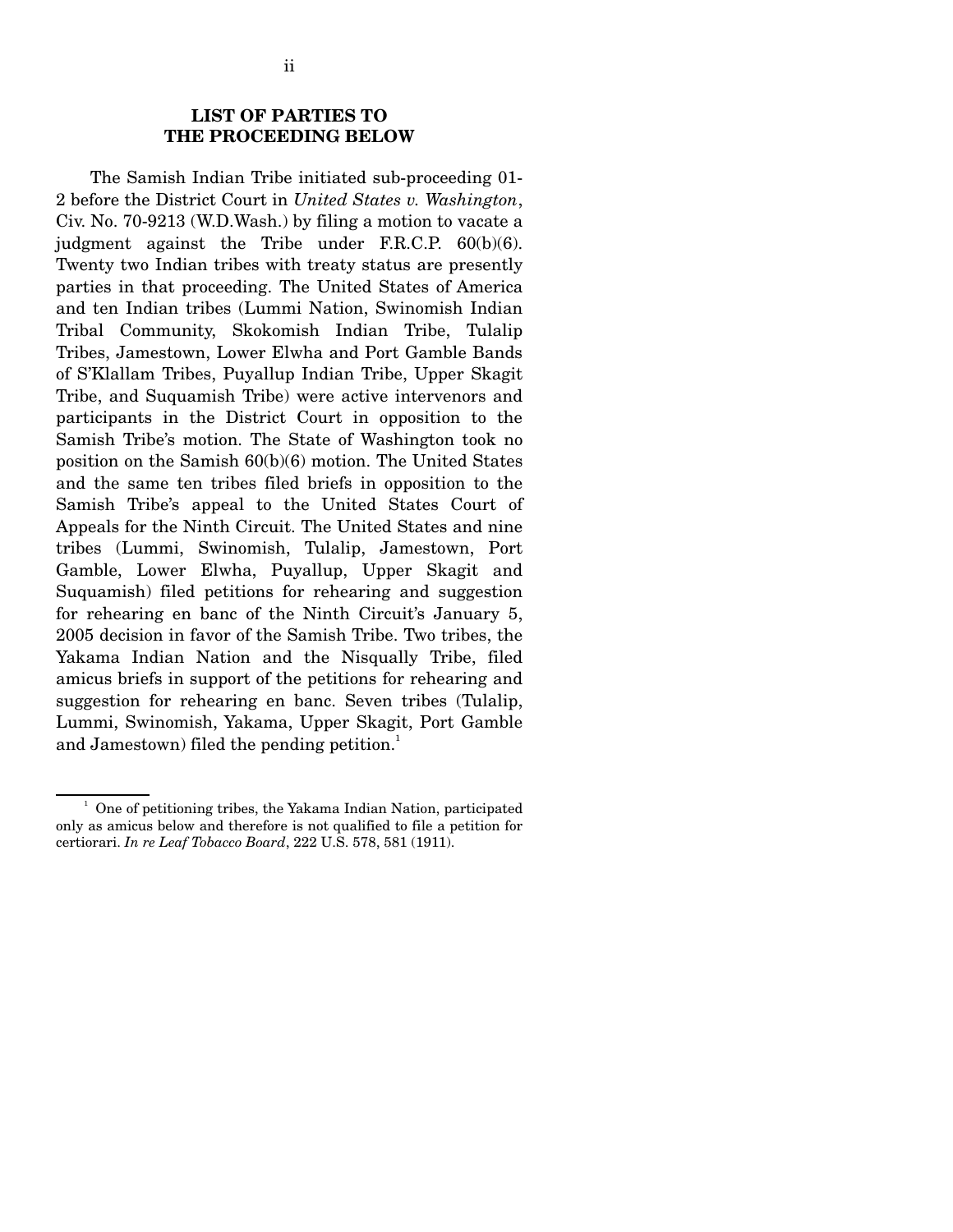### **RULE 29.6 STATEMENT**

 Respondent is a federally recognized Indian tribe that has no parents, and there are no publicly held companies that hold any stock of petitioner.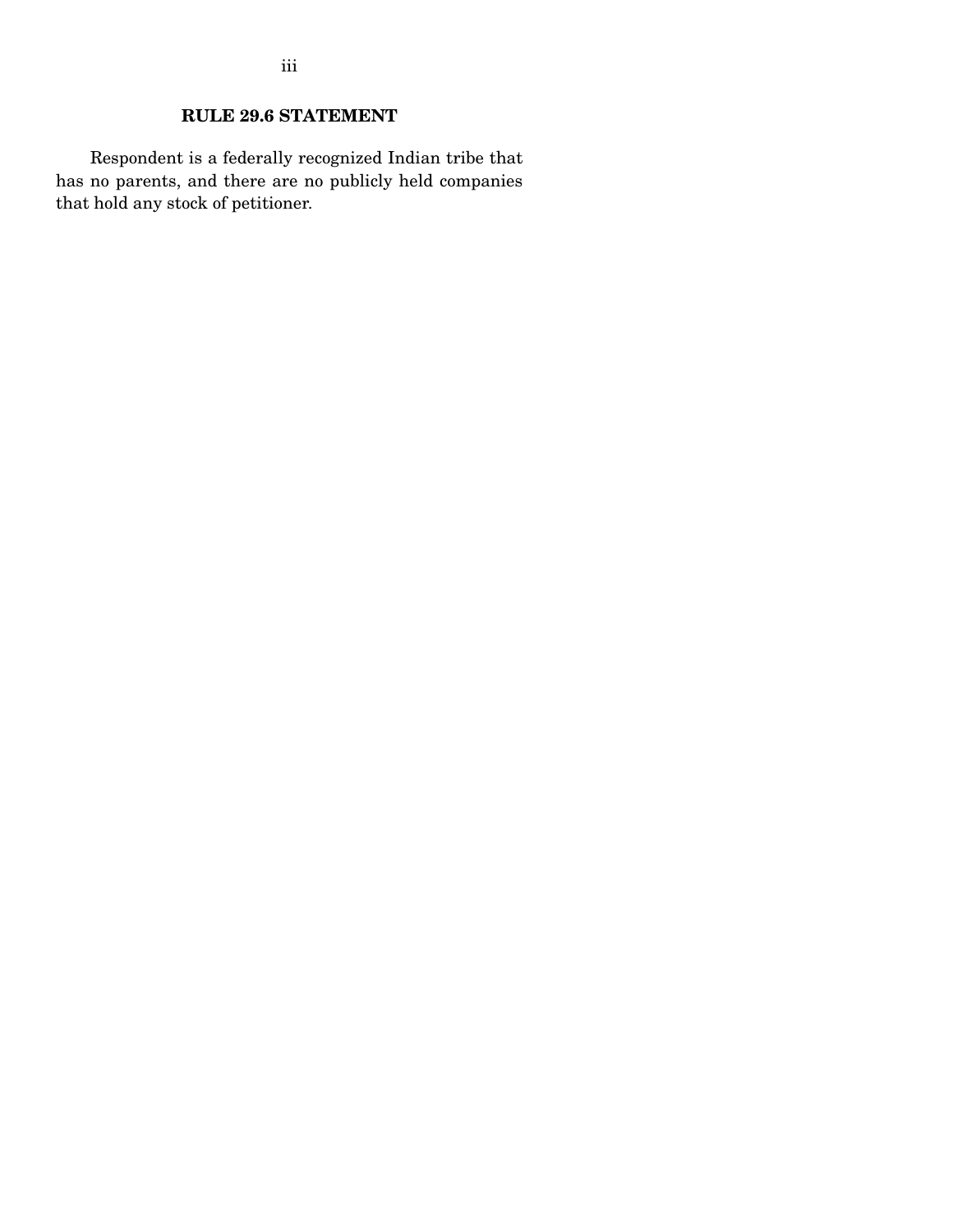### TABLE OF CONTENTS

# Page

|                                                                                                                                                 | $\mathbf{i}$            |
|-------------------------------------------------------------------------------------------------------------------------------------------------|-------------------------|
| LIST OF PARTIES TO THE PROCEEDING BELOW                                                                                                         | ii                      |
|                                                                                                                                                 | iii                     |
|                                                                                                                                                 | iv                      |
|                                                                                                                                                 | $\overline{\mathbf{V}}$ |
|                                                                                                                                                 | 1                       |
|                                                                                                                                                 | 1                       |
| REASONS WHY PETITIONERS' PETITION FOR<br>A WRIT OF CERTIORARI SHOULD NOT BE                                                                     | 12                      |
| A. The Ninth Circuit's Ruling Did Not Deny                                                                                                      | 12                      |
| B. The Ninth Circuit's Decision On Rule $60(B)(6)$<br>Issues Is Consistent With Precedent And Does<br>Not Create A Conflict With Other Circuits | 19                      |
|                                                                                                                                                 | 21                      |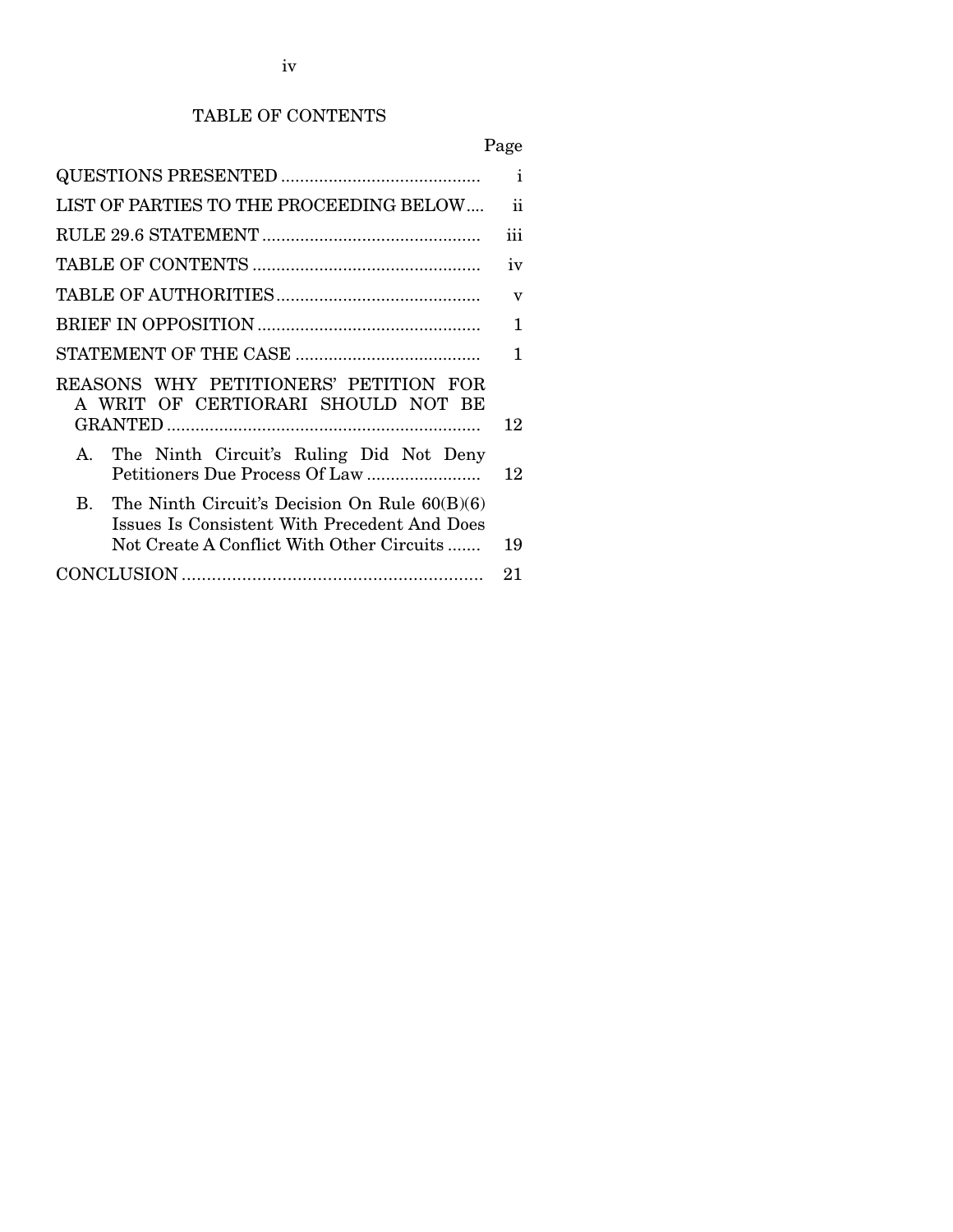## Page

### CASES:

| Ackermann v. United States, 340 U.S. 193 (1950) 20                                                      |
|---------------------------------------------------------------------------------------------------------|
| California v. FERC, 329 F.3d 700 (9th Cir. 2003) 12                                                     |
| Chemehuevi Indian Tribe v. Cal. St. Bd. of Equal.,<br>757 F.2d 1047 (9th Cir.), rev'd on other grounds, |
| Cmty. Dental Servs. v. Tani, 282 F.3d 1164 (9th Cir.                                                    |
| Confederated Tribes of Chehalis Indian Reservation                                                      |
| Delaware Tribal Business Comm. v. Weeks, 430 U.S.                                                       |
|                                                                                                         |
| Greene v. Babbitt, 64 F.3d 1266 (9th Cir. 1995) 1, 2, 15                                                |
| Greene v. Babbitt, 943 F.Supp. 1278 (W.D.Wash.                                                          |
| Greene v. Lujan, No. C89-645Z (W.D.Wash.), Order<br>dated Feb. 25, 1992, 1992 WL 533059 (unre-          |
| Greene v. United States, 996 F.2d 973 (9th Cir.                                                         |
| <i>In re Leaf Tobacco Board, 222 U.S. 578 (1911)</i> ii                                                 |
| Klapprott v. United States, 335 U.S. 601 (1949) 20                                                      |
| Liljeberg v. Health Services Acquisition Corp., 486                                                     |
| Miami Nation of Indians v. Dept. of Interior, 255                                                       |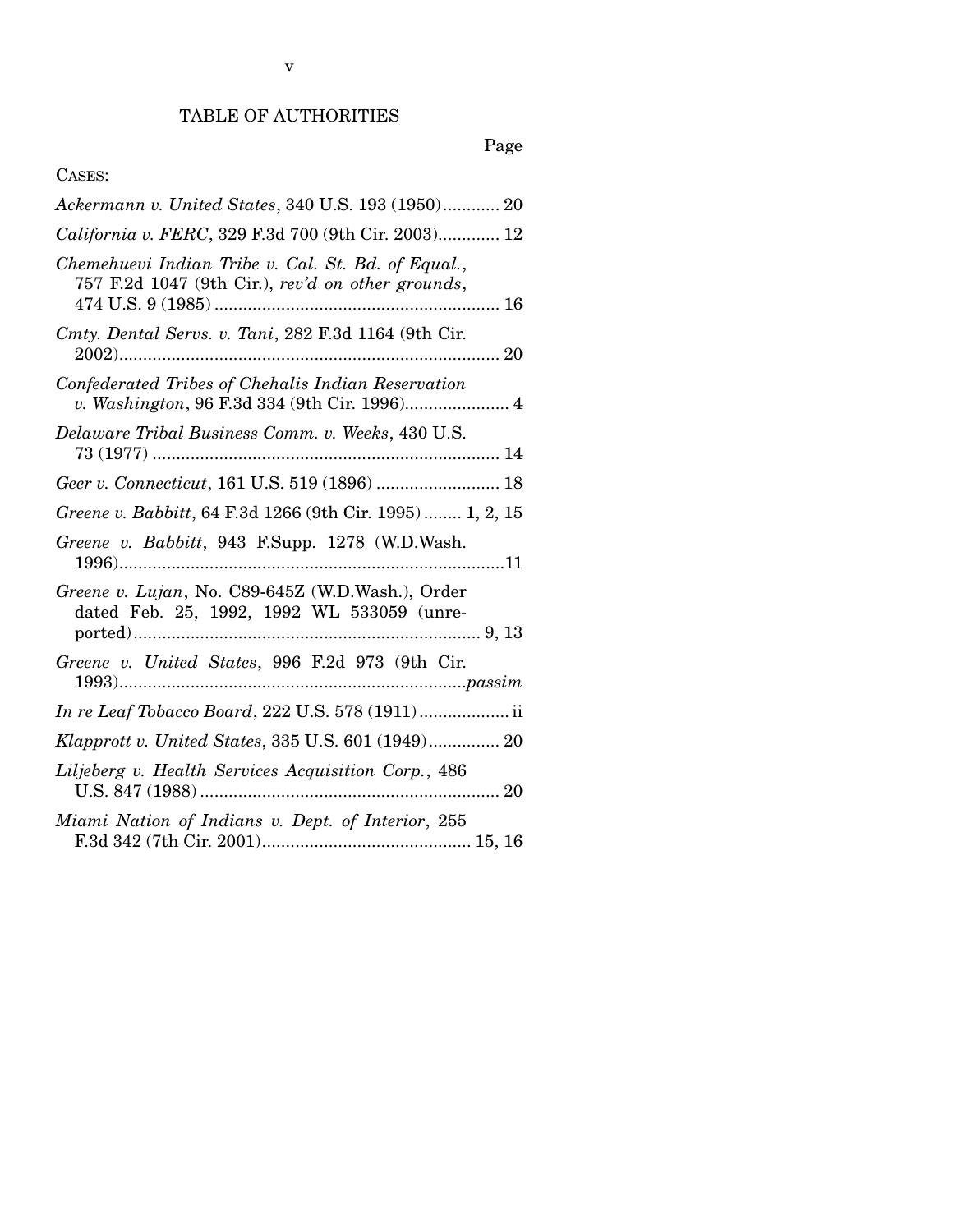vi

### TABLE OF AUTHORITIES – Continued

| Page                                                                                                                                                  |
|-------------------------------------------------------------------------------------------------------------------------------------------------------|
| Menominee Indian Tribe v. United States, 391 U.S.                                                                                                     |
| Portland Audubon Society v. Hodel, 866 F.2d 302<br>(9th Cir.), cert. denied, 492 U.S. 911 (1989)  12                                                  |
| Samish Indian Nation v. United States, 419 F.3d                                                                                                       |
| Samish Indian Tribe v. State of Washington, 394                                                                                                       |
| Samish Tribe of Indians v. United States, 6 Ind. Cl.                                                                                                  |
| Seminole Indian Tribe v. State of Florida, 517 U.S.                                                                                                   |
| United States v. Alpine Land & Reservoir Co., 984                                                                                                     |
| United States v. Holliday, 70 U.S. (3 Wall.) 407                                                                                                      |
| United States v. Washington, 384 F.Supp. 312<br>(W.D.Wash. 1974), aff'd, 520 F.2d 676 (9th Cir.                                                       |
| United States v. Washington, 476 F.Supp. 1101<br>(W.D.Wash. 1979), aff'd, 641 F.2d 1368 (9th Cir.<br>1981), cert. denied, 454 U.S. 1143 (1982) passim |
| United States v. Washington, 459 F.Supp. 1020                                                                                                         |
| United States v. Washington, 157 F.3d 630 (9th Cir.                                                                                                   |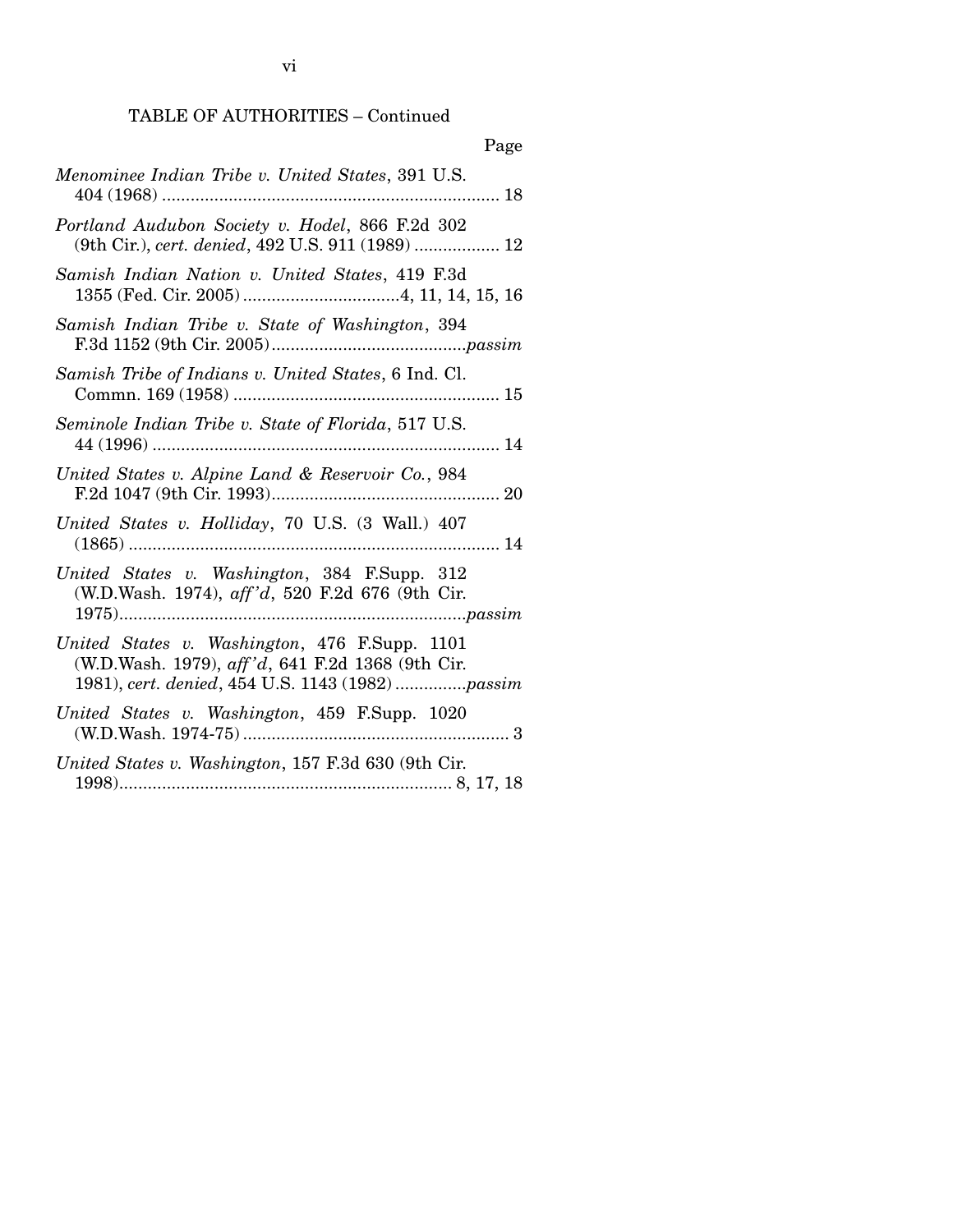vii

### TABLE OF AUTHORITIES - Continued

|                                              | Page |
|----------------------------------------------|------|
| CONSTITUTIONAL AND STATUTORY PROVISIONS:     |      |
|                                              |      |
|                                              |      |
| <b>OTHER AUTHORITIES:</b>                    |      |
|                                              |      |
|                                              |      |
|                                              |      |
|                                              |      |
|                                              |      |
|                                              |      |
|                                              |      |
|                                              |      |
|                                              |      |
| F. Cohen, Handbook of Federal Indian Law 5-6 |      |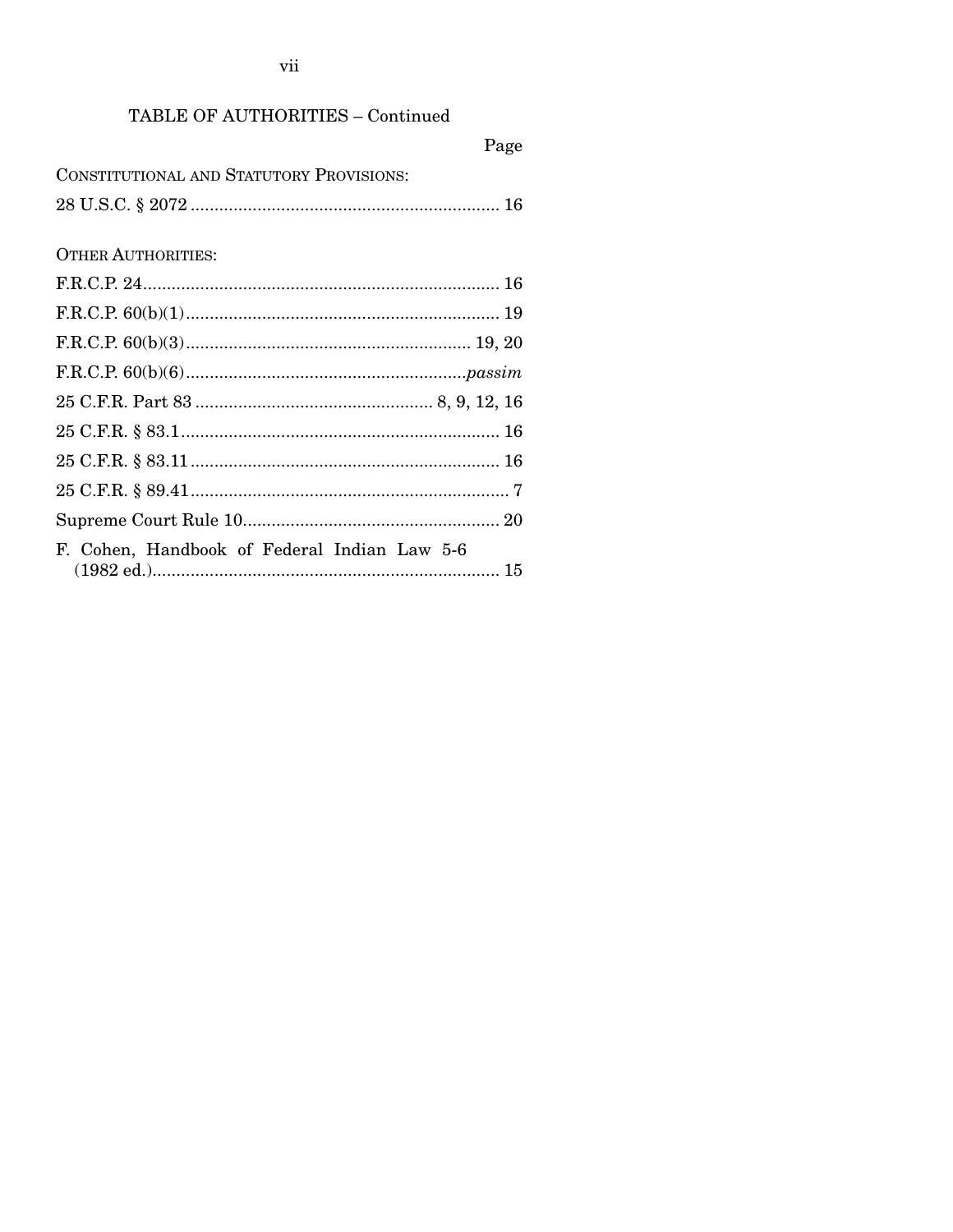#### **BRIEF IN OPPOSITION**

 The Respondent, Samish Indian Tribe, respectfully requests that this Court deny the petition for a writ of certiorari seeking review of the Ninth Circuit's opinion in this case. That opinion is reported at 394 F.3d 1152 (2005).

#### **STATEMENT OF THE CASE**

--------------------------------- ♦ ---------------------------------

 The decision of the Ninth Circuit Court of Appeals in *Samish Indian Tribe v. State of Washington*, 394 F.3d 1152 (9th Cir. 2005) ("*Samish Indian Tribe*") follows and is consistent with both prior precedent in *United States v.*  Washington<sup>2</sup> and with the Ninth Circuit's previous Samish recognition related decisions.<sup>3</sup> There is no conflict between the *Samish Indian Tribe* decision and the decisions of other circuits regarding application and interpretation of F.R.C.P. 60(b)(6). The Ninth Circuit's application of this Rule to the unique factual circumstances of the Samish

<sup>&</sup>lt;sup>2</sup> This brief will follow the nomenclature used by the Ninth Circuit in the *Samish Indian Tribe* decision to label the relevant *United States v. Washington* decisions. The original *U.S. v. Washington* decision, both district court and Ninth Circuit opinions, is referred to as "*Washington I*." 384 F.Supp. 312 (W.D.Wash. 1974), *aff 'd*, 520 F.2d 676 (9th Cir. 1975). *See Samish Indian Tribe*, 394 F.3d at 1154. The original district court decision denying treaty status to the Samish Indian Tribe in 1979 is referred to as "*Washington II*." 476 F.Supp. 1101 (W.D.Wash. 1979). *Samish Indian Tribe*, 394 F.3d at 1153. The Ninth Circuit's 1981 decision affirming the denial of Samish treaty status is referred to as "*Washington III*." 641 F.2d 1368 (9th Cir. 1981). *Samish Indian Tribe*, 394 F.3d at 1155.

<sup>3</sup> There are two such decisions, *Greene v. United States*, 996 F.2d 973 (9th Cir. 1993) ("*Greene I*"), and *Greene v. Babbitt*, 64 F.3d 1266 (9th Cir. 1995) ("*Greene II*").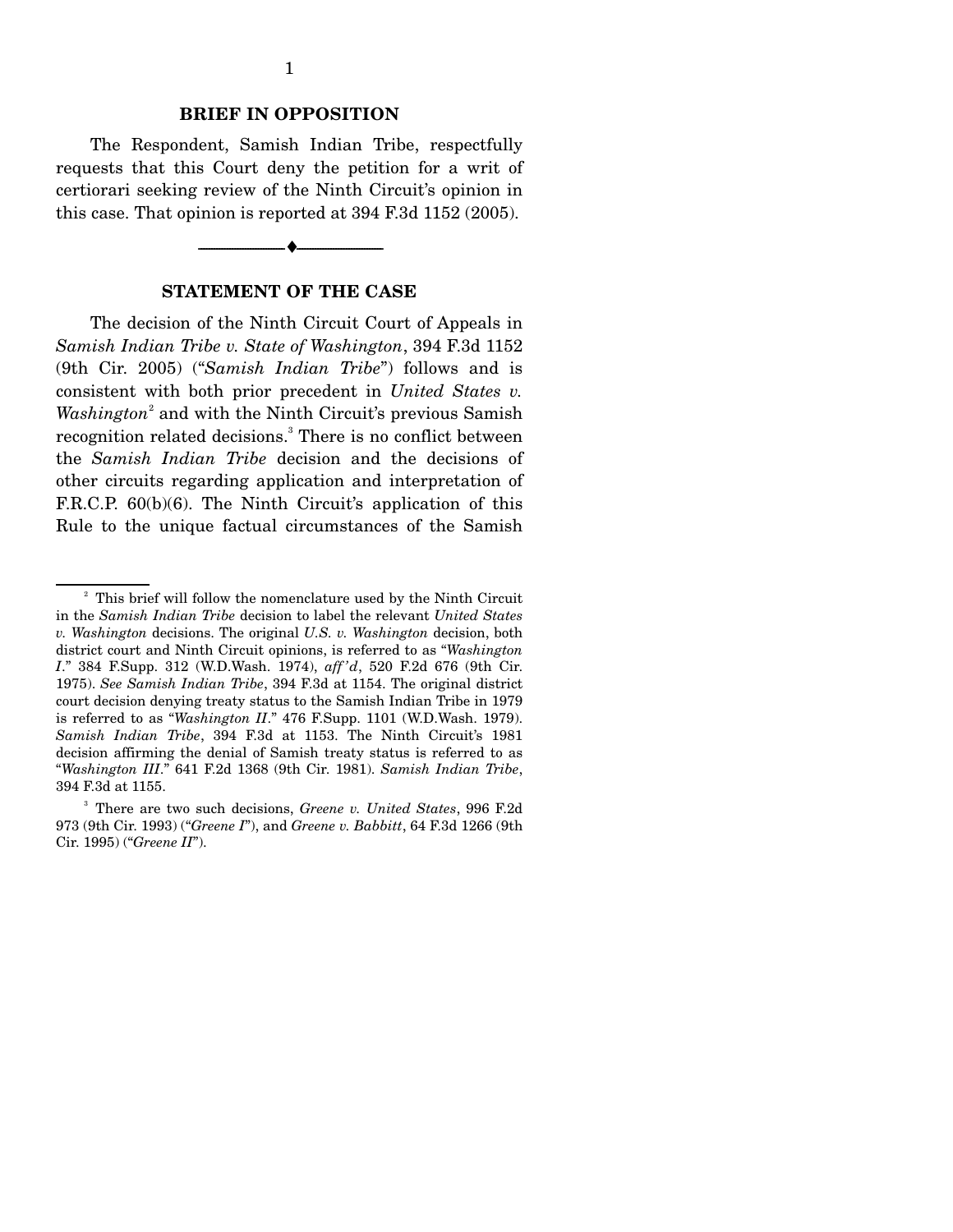Indian Nation was both proper and consistent with the law.

 This case involves the Ninth Circuit's conclusion that the Samish Indian Tribe must be allowed to join the twenty two (22) other Indian tribes that presently enjoy treaty status and who are parties in the ongoing *United States v. Washington* proceeding in the United States District Court for the Western District of Washington. Seven of these twenty two tribes object to the decision of the Ninth Circuit and have petitioned this Court for certiorari of the decision, $<sup>4</sup>$  claiming that recognizing the</sup> treaty status of an additional signatory Indian tribe would "dilute" their treaty fishing allocations. *See Greene I*, *supra*, 996 F.2d at 976 ("[Tulalip Tribes] argue that their treaty fishing allocations are threatened by dilution."); *Greene II*, *supra*, 64 F.3d at 1270 ("The Tulalip Tribe has participated in this litigation because of concern that recognition of the Samish as a Tribe could lead to Samish eligibility for treaty fishing rights in already over-fished fisheries." $)$ .

 $\sim$   $\frac{4}{3}$  The United States was a party in opposition to the Samish Tribe in the District Court and Ninth Circuit but did not submit a petition for certiorari in the present case. Petitioners have suggested that the Court solicit the views of the United States on their petition, Petition for Certiorari, p. 19, but the decision not to appeal speaks for itself. As will be discussed below, the *Samish Indian Tribe* decision has no effect on federal interests; in fact, it preserves the federal government's plenary authority over Indian affairs.

<sup>5</sup> Before economic considerations took precedence, *see Greene I*, *supra*, 996 F.2d at 976 ("An economic stake in the outcome of the litigation, even if significant, is not enough."), some of the tribes now opposing the Samish Tribe supported Samish treaty status. *See*, *e.g.*, Jamestown Klallam Tribe, Tribal Council Resolution # 64-82, Sept. 20, 1982 ("Whereas, the Jamestown Klallam Indian Tribe recognizes the (Continued on following page)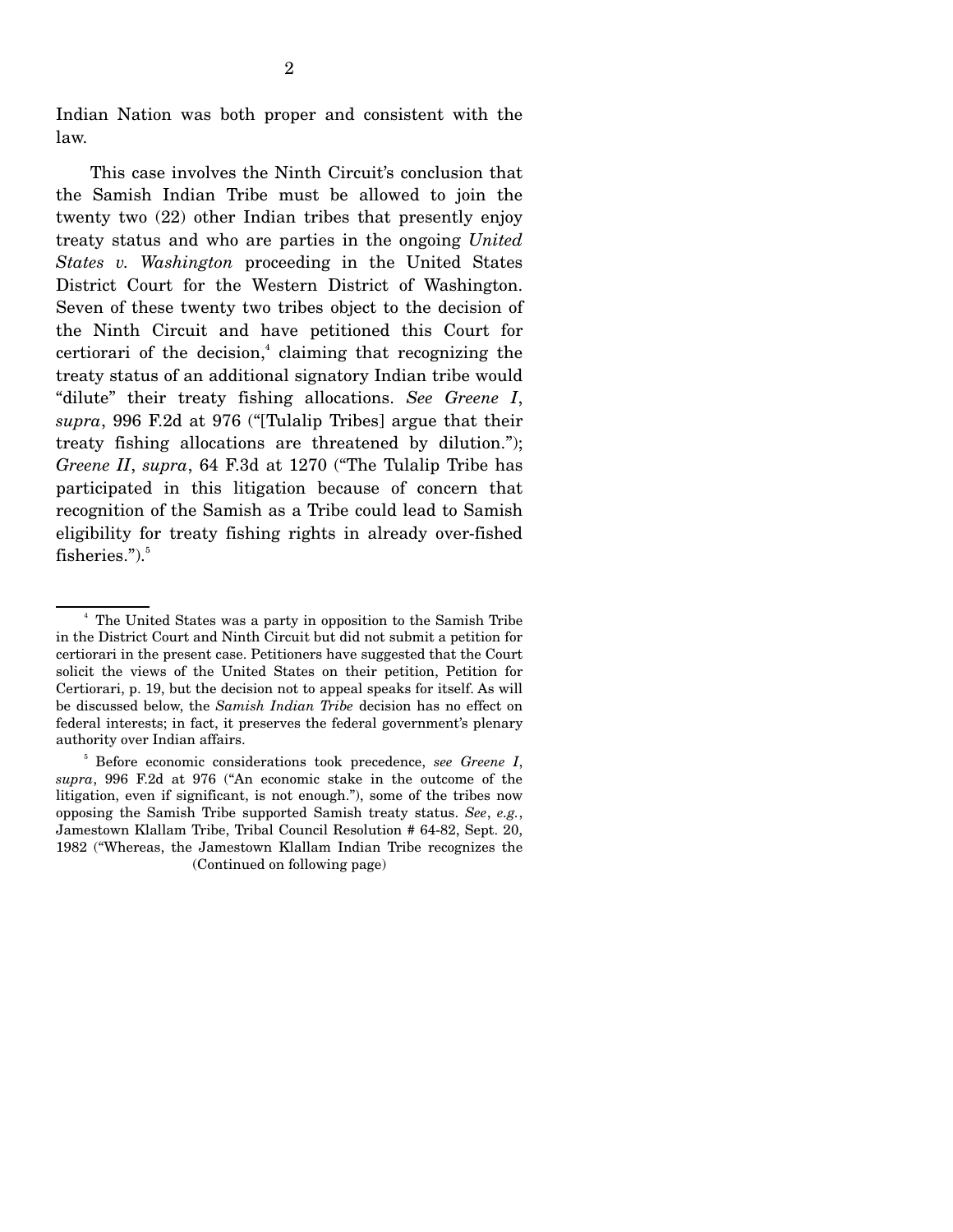Two separate categories of Indian tribes descended from treaty signatories obtained treaty status in the original and in subsequent *United States v. Washington* decisions: tribes that were federally recognized were automatically granted treaty status<sup>6</sup> while unrecognized tribes had to prove that they had continuously maintained an organized tribal structure. *Samish Tribe*, *supra*, 394 F.3d at 1155; *Washington I, II,* and *III*. Federally

 <sup>6</sup> The District Court used virtually identical language in *Washington I* to confirm treaty status for every recognized tribe that became a party in *United States v. Washington*:

The  $\quad$  Tribe is the present-day tribal entity which, with respect to the matters that are the subject of this litigation, is a political successor in interest to some of the Indian tribes and bands which were parties to the Treaty of \_\_\_\_\_\_\_\_. It is recognized by the United States as a currently functioning Indian tribe maintaining a tribal government on the \_\_\_\_\_\_ Reservation. This tribe is organized pursuant to section 16 of the Indian Reorganization Act of June 18, 1934, 48 Stat. 987, 25 U.S.C. § 476. Its membership is determined in accordance with its Constitution and bylaws approved by the Assistant Secretary of the Interior on \_\_\_\_\_\_\_\_\_\_\_, 19\_\_. Its present membership roll was approved by a representative of the Secretary of the Interior on \_\_\_\_\_\_\_\_\_\_\_\_, 19\_\_. The tribe presently has approximately members.

*See Washington I*, 384 F.Supp. 312, 360 (Lummi); 379 (Upper Skagit); 380 (Yakama) (W.D. Wash. 1974); *United States v. Washington*, 459 F.Supp. 1020, 1039 (Swinomish); 1039 (Tulalip); 1039 (Port Gamble) (W.D. Wash. 1974-75). The only variation in this wording regarded federal approval of a tribe's constitution and membership roll, and which federal official granted such approval.

Samish Indian Tribe as the historical and legal successors to the Samish Indian Tribe on a Government-to-Government basis;"); *United States v. Washington*, No. 79-4447, Ninth Circuit Court of Appeals, Brief of Plaintiff Suquamish Indian Tribe in Support of Plaintiff-Intervenor Samish Indian Tribe, Nov. 15, 1979, p. 12 ("The Samish Tribe was a party to the Treaty of Point Elliott. . . . The district court's decision as to the Samish tribe should be reversed.").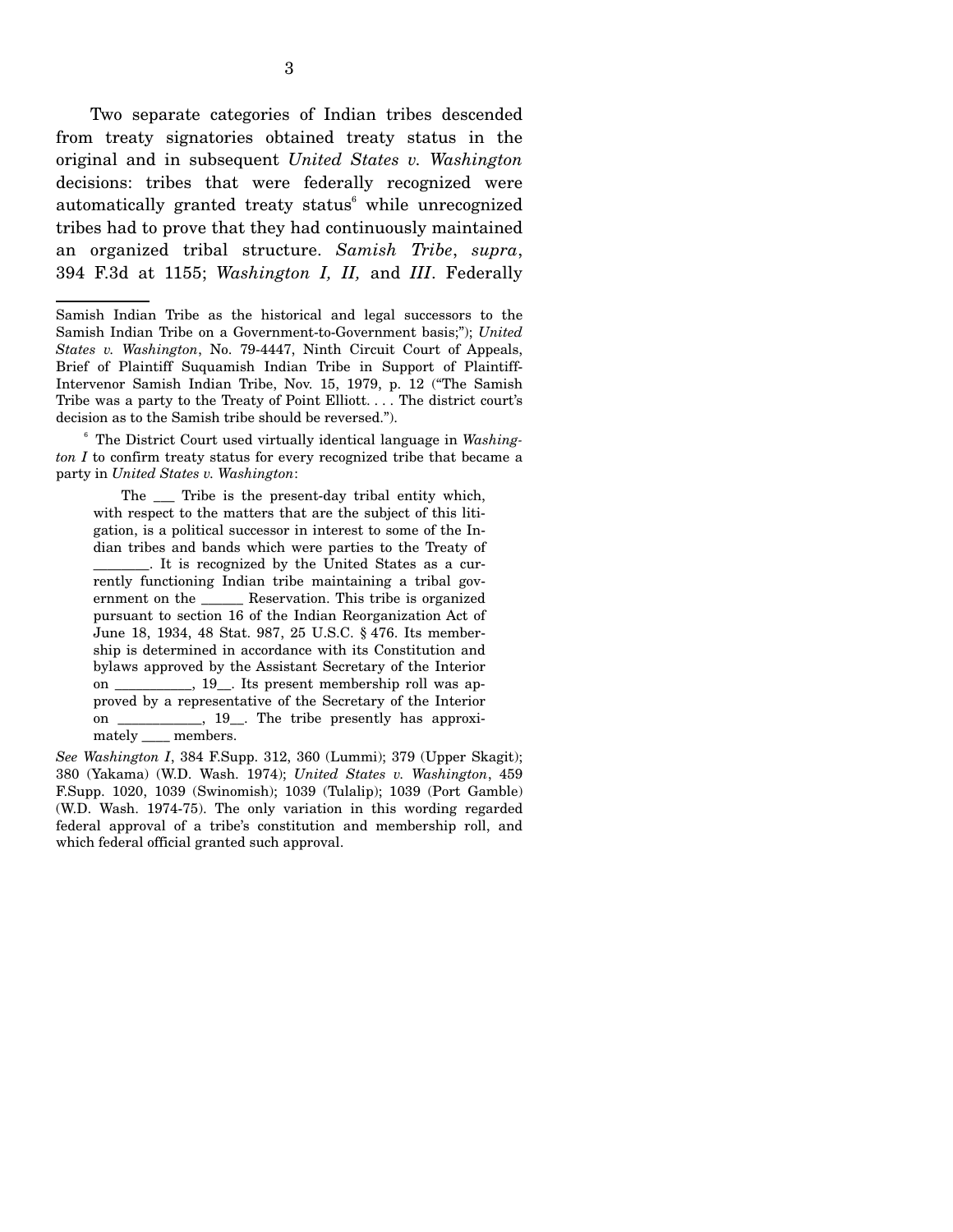recognized tribes did not have to prove that they had continuously maintained an organized tribal structure; federal recognition (with descendancy from a treaty signatory) was in and of itself "sufficient" to make this showing. *Samish Indian Tribe*, 394 F.3d at 1157-59. *See Confederated Tribes of Chehalis Indian Reservation v. Washington*, 96 F.3d 334 (9th Cir. 1996) (federally recognized tribe that walked away from treaty grounds does not have treaty rights).

 The Samish Indian Tribe was wrongfully dropped in 1969 from an internal list of Indian tribes kept and used by United States Department of the Interior employees to determine which Indian tribes were federally recognized. *See Samish Indian Nation v. United States*, 419 F.3d 1355, 1373-74 (Fed. Cir. 2005) ("Samish Indian Nation").<sup>7</sup> The Samish Tribe did not know at that time that its federal recognition had secretly been "lost," and in 1972 made the first of four requests to the Department of Interior for confirmation of its status as a federally recognized tribe. *Samish Indian Tribe*, *supra*, 394 F.3d at 1155 ("The Samish had first sought federal recognition in 1972, three years after a Bureau of Indian Affairs ("BIA") employee removed the Samish from a list used to determine whether a tribe was federally recognized."). When the Samish

<sup>7</sup> Both 2005 Samish Court of Appeals decisions are consistent on this issue. The Ninth Circuit in *Samish Indian Tribe* stated the logical outcome arising from these facts – that if the Samish Tribe had been federally recognized at the time it sought treaty status in *United States v. Washington*, the tribe "would almost certainly have won the right to exercise its treaty fishing rights." 394 F.3d at 1159. The Federal Circuit Court of Appeals in *Samish Indian Nation* held that the Samish Tribe was historically federally recognized and should have been federally recognized at the time Samish intervened in *United States v. Washington*. 419 F.3d at 1374.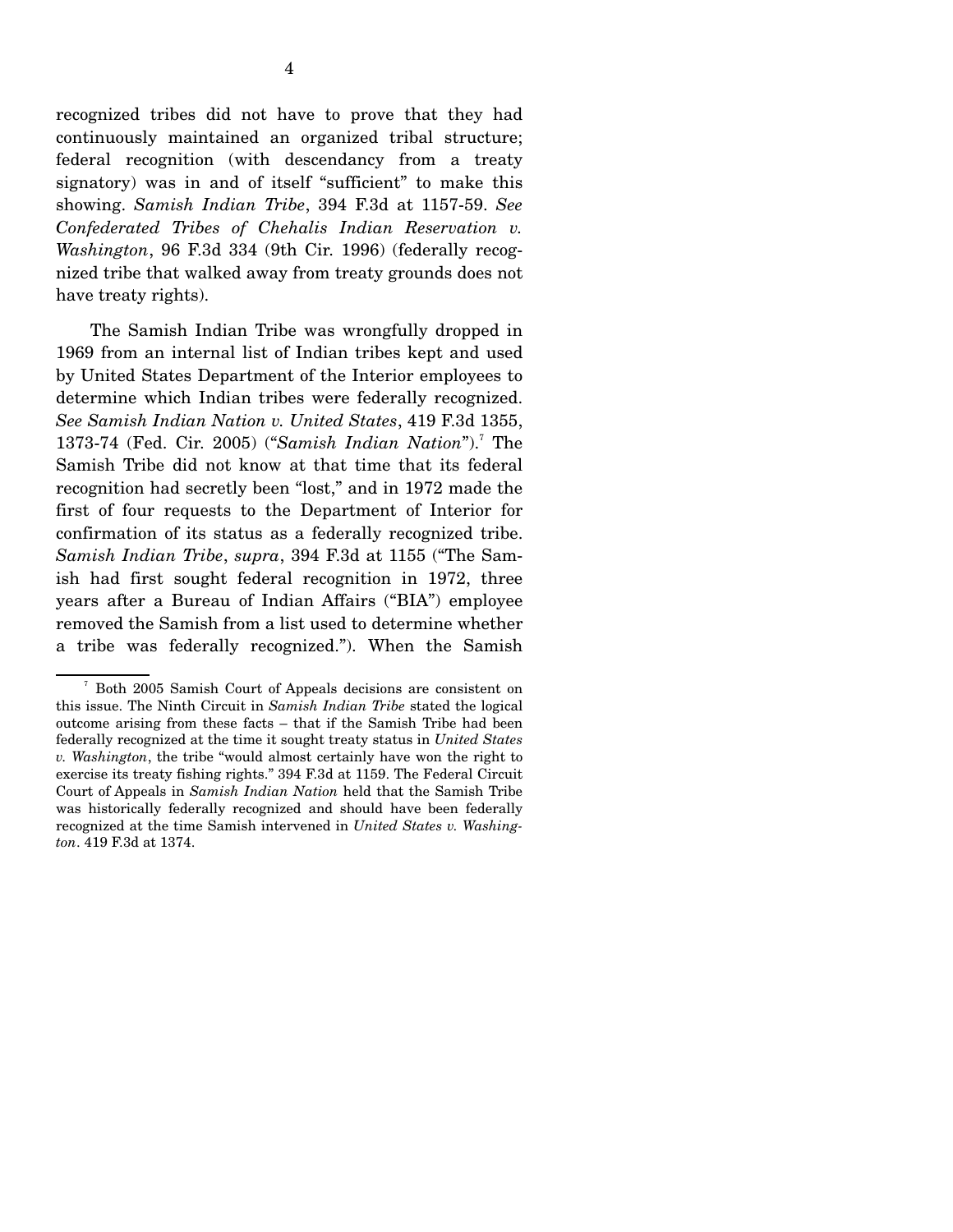Indian Tribe intervened in *United States v. Washington* in August 1974, the United States relied upon the list from which Samish had been dropped and took the position that the Samish Tribe was not federally recognized or entitled to that status. The Samish Tribe failed to prove at that time that it was entitled to exercise treaty rights under the legal standard applicable to unrecognized Indian tribes. *Washington II* and *III*, *cert. denied*, 454 U.S. 1143 (1982).

 In both *Washington II* and *Washington III*, the United States, the United States District Court, and those tribes opposing Samish treaty status all suggested that future federal recognition of the Samish Tribe would probably warrant reexamination of the Samish Tribe's treaty fishing rights. *Samish Indian Tribe*, *supra*, 394 F.3d at 1155.<sup>8</sup> These promises were in substantial part the basis for the Ninth Circuit's decision that the Samish Tribe had shown extraordinary circumstances for purposes of Rule  $60(b)(6)$  sufficient to vacate the judgment against the Samish Tribe in *Washington II*. *See Samish Indian Tribe*, *supra*, 394 F.3d at 1159.

<sup>&</sup>lt;sup>8</sup> The most explicit of these promises was made to this Court by the United States in its Brief for United States in Opposition to Petition for Writ of Certiorari, where the United States said: "should [the Samish] succeed in obtaining 'acknowledgment' of their current status as [an] 'Indian tribe[ ]' in the pending administrative proceedings, this might justify an application to re-open the present judgment against them." No. 81-509, p. 12, n.7. *Samish Indian Tribe*, *supra*, 394 F.3d at 1155 n.4. The United States represented that federal recognition of a tribe as the successor in interest to a treaty party "may well be controlling," under the political question doctrine and the deference that the federal courts must give the Executive Branch with regard to its dealings with Indian tribes. *Id.*; 394 F.3d at 1158 n.8.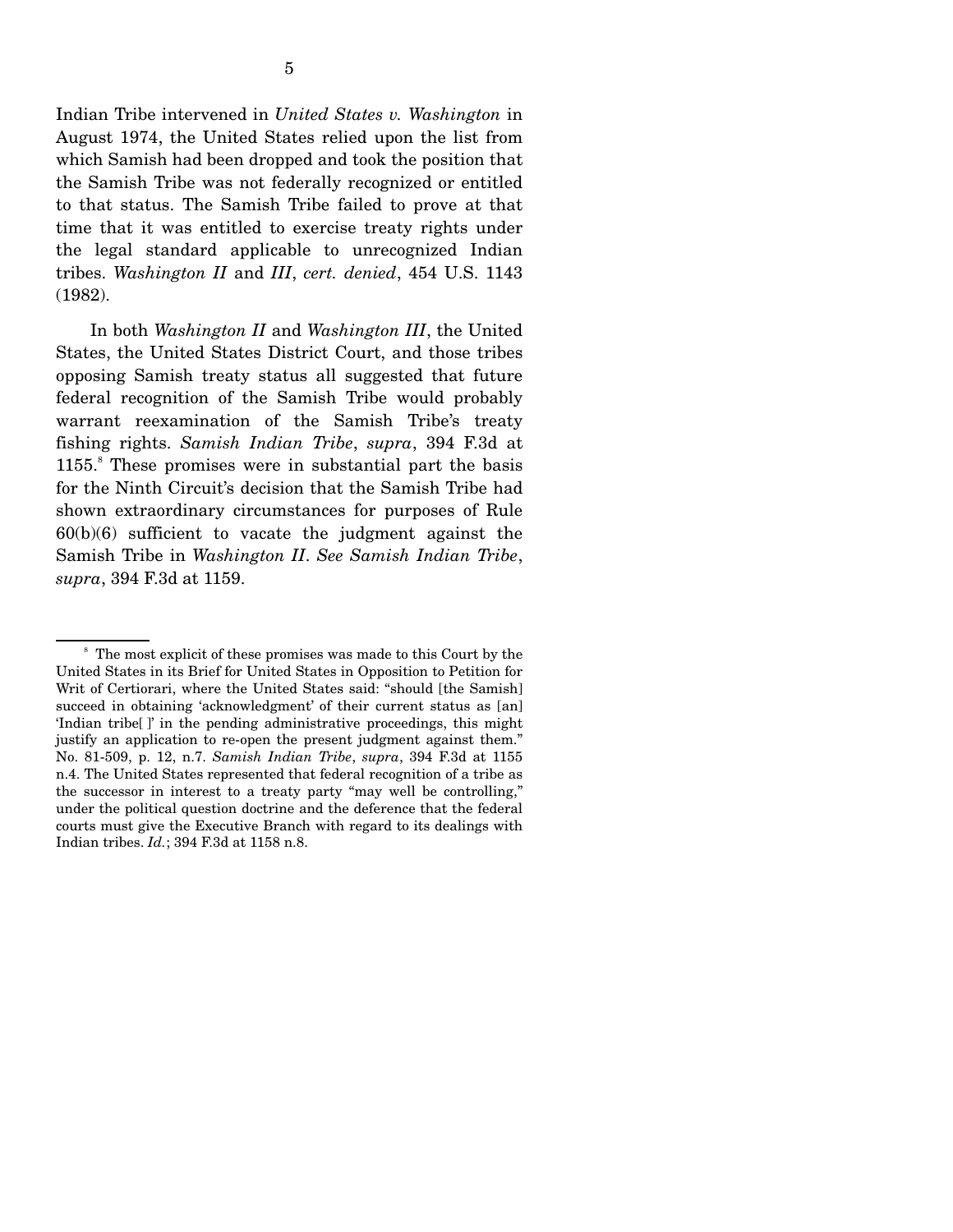The Samish Indian Tribe pursued federal recognition in light of the representations that had been made to the Tribe by the United States, the District Court, and some treaty tribes. *Samish Indian Tribe*, *supra*, 394 F.3d at 1155. The United States and the Indian tribes filing the present certiorari petition vigorously opposed Samish's recognition application. *Id.*, at 1156; *Greene I*, *supra*. After seventeen years of litigation, the Samish Tribe finally achieved full federal recognition in November 1996 – with reinstatement of factual findings wrongfully removed by the Assistant Secretary for Indian Affairs after ex parte meetings with federal advocates. The Tulalip and other tribes sought to intervene in the Samish recognition proceeding on the ground that Samish recognition might affect their treaty rights. *Greene I*, *supra*, 996 F.2d at 975- 76. The District Court and Ninth Circuit ruled that Tulalip and the other tribes "ha[d] no protectable interest" that would entitle them to intervene on the issue of Samish recognition.  $Id.$  at  $978.^\circ$ 

<sup>9</sup> Contrary to the assertion made in the certiorari petition, Petition, p. 10, the Ninth Circuit has never ruled that the Tulalip and other opposition tribes would have the right to intervene in the Samish recognition proceeding if they could show their treaty rights would be impacted; the Ninth Circuit in *Greene I* expressly rejected this argument. 996 F.2d at 976-978. As the Ninth Circuit observed several times, Tulalip and other opposition tribes **would** have an opportunity to weigh in on Samish treaty status outside the Samish recognition proceeding because Samish could challenge the prior treaty judgment against it only in the ongoing *United States v. Washington* proceeding, and the other tribes were already parties to that proceeding. *Id.* Samish undertook such a direct challenge in *United States v. Washington* by filing its Rule 60(b)(6) motion. Opposition tribes will also have an opportunity to argue their interests once Samish files to intervene in *United States v. Washington* to exercise its treaty rights.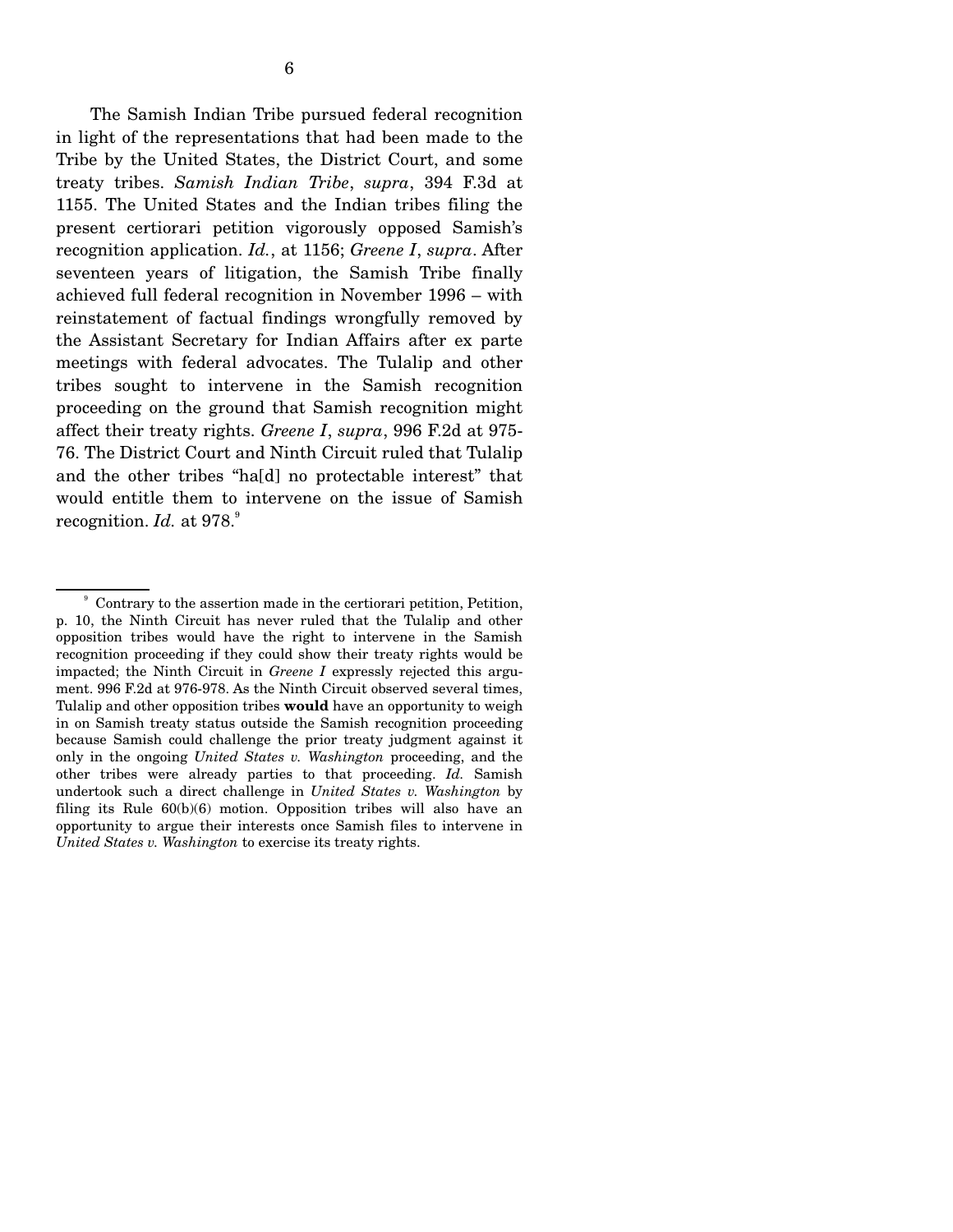After achieving formal federal recognition and reorganizing its tribal government, the Samish Tribe asked the United States to bring an action on the Tribe's behalf to reopen the judgment against the Samish Tribe in *United States v. Washington*. The Department of Interior and Department of Justice took three years to deny the Samish Tribe's request, upon which the Samish Tribe became eligible for discretionary attorney fee funding under 25 C.F.R. § 89.41. Soon after obtaining this funding, the Samish Tribe petitioned the District Court in *United States v. Washington* to vacate the judgment against the Tribe pursuant to F.R.C.P. 60(b)(6).

 The District Court denied the Samish Tribe's motion on the basis that federal recognition was irrelevant to the issue of treaty status and because of finality concerns. The Ninth Circuit reversed, concluding that findings of fact underlying the Samish Tribe's federal recognition, the United States' express promise to revisit Samish treaty status upon successful federal recognition, and other extraordinary circumstances had prevented the Tribe from proving its tribal status in proper fashion. 394 F.3d at 1159. The Ninth Circuit held that these extraordinary circumstances justified reopening the judgment against the Samish Tribe in *Washington II*.

 Contrary to assertions made in the petition for certiorari, the Ninth Circuit's decision in *Samish Indian Tribe* is fully consistent with prior decisions of this Court, decisions of the Ninth Circuit, and decisions of other Circuits. This case involves subsection (6) of Rule 60(b) and does not implicate other subsections of that Rule. The decision will not upset settled decisions in *United States v. Washington*. When the Samish Tribe obtains treaty status after a hearing on remand of this case, the District Court will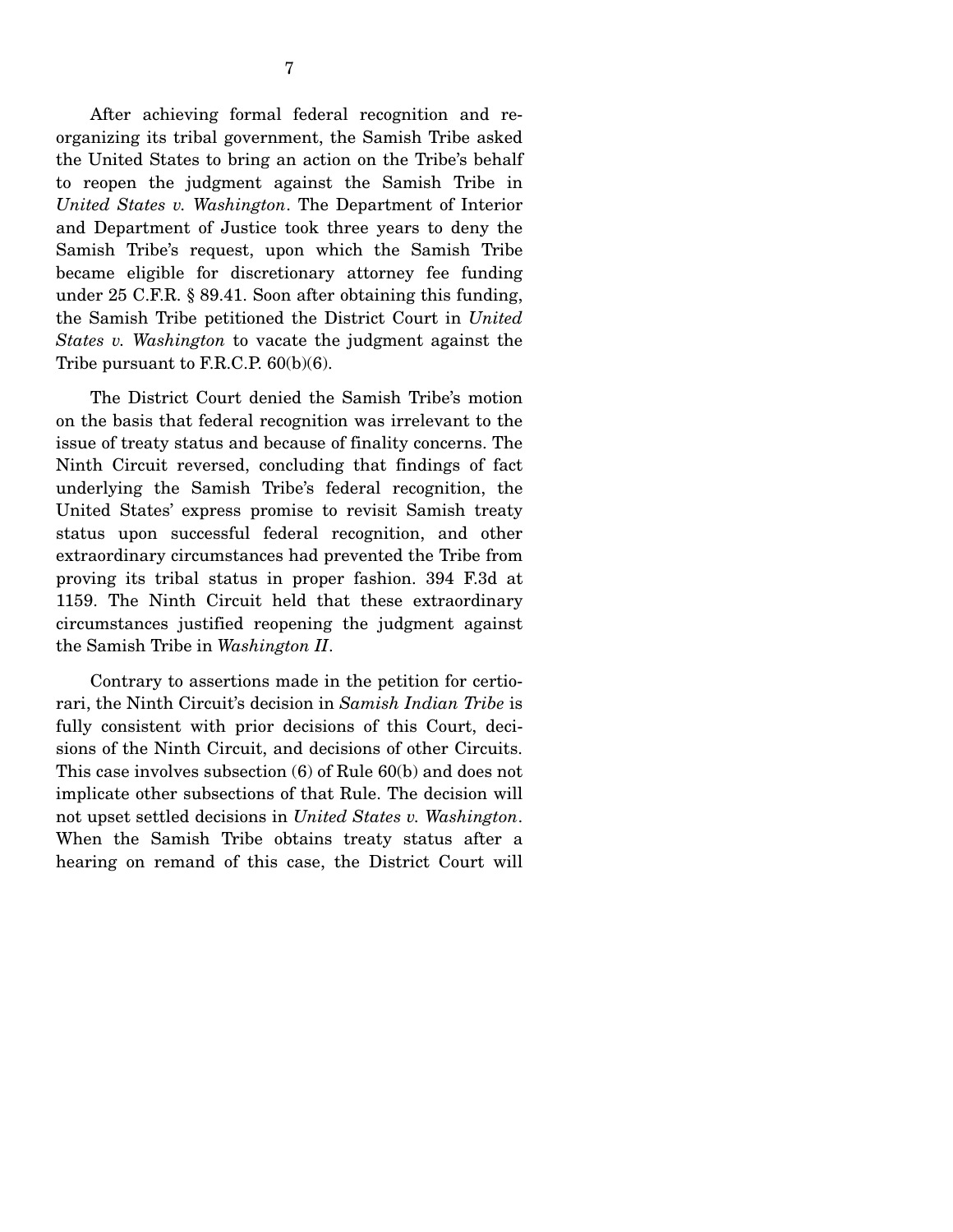then have authority to re-allocate the tribal harvest share and other details of actual exercise of Samish treaty rights, applying equitable considerations. *United States v. Washington*, 157 F.3d 630, 652-55 (9th Cir. 1998) (allocation of treaty harvest subject to equitable considerations and balancing of interests of parties); *Greene I*, *supra*, 996 F.2d at 977("['*Washington I* district court'] is the forum that will resolve ultimately any attempt to reallocate treaty fishing rights and that is the forum where Tulalip *and all other interested parties* can have their say." (emphasis in original)). Speculative consideration of possible dilution of tribal harvest share is premature before this Court.

 In its two earlier Samish decisions, the Ninth Circuit made it clear beyond dispute that a Rule 60(b)(6) challenge to the 1979 judgment against Samish treaty status was "inevitable" if the Samish Tribe prevailed in the then unlikely possibility<sup>10</sup> of achieving federal recognition.  $E.g.,$ *Greene I*, *supra*, 996 F.2d at 977 ("The [Tulalip] Tribe is no doubt correct that should the Samish prevail before the BIA and gain recognition, the next step would be to assert fishing rights as well."); 978 ("a direct challenge to the allocation of treaty fishing rights . . . may be inevitable"). Petitioners have not presented an accurate picture of how Samish treaty rights were raised in the Samish recognition proceedings.

<sup>&</sup>lt;sup>10</sup> The Bureau of Indian Affairs had denied the Samish Tribe's petition for federal acknowledgment under the Federal Acknowledgment Regulations in 1982 and 1987, in proceedings later found by the District Court and Ninth Circuit to have violated the due process rights of the Samish Tribe. *See Samish Indian Tribe*, *supra*, 394 F.3d at 1155- 56; *Greene II*, *supra*, 64 F.3d at 1269 (history of Samish recognition petitions), 1271-1274 (Samish had property interest entitled to due process before cutoff of benefits); 25 C.F.R. Part 83.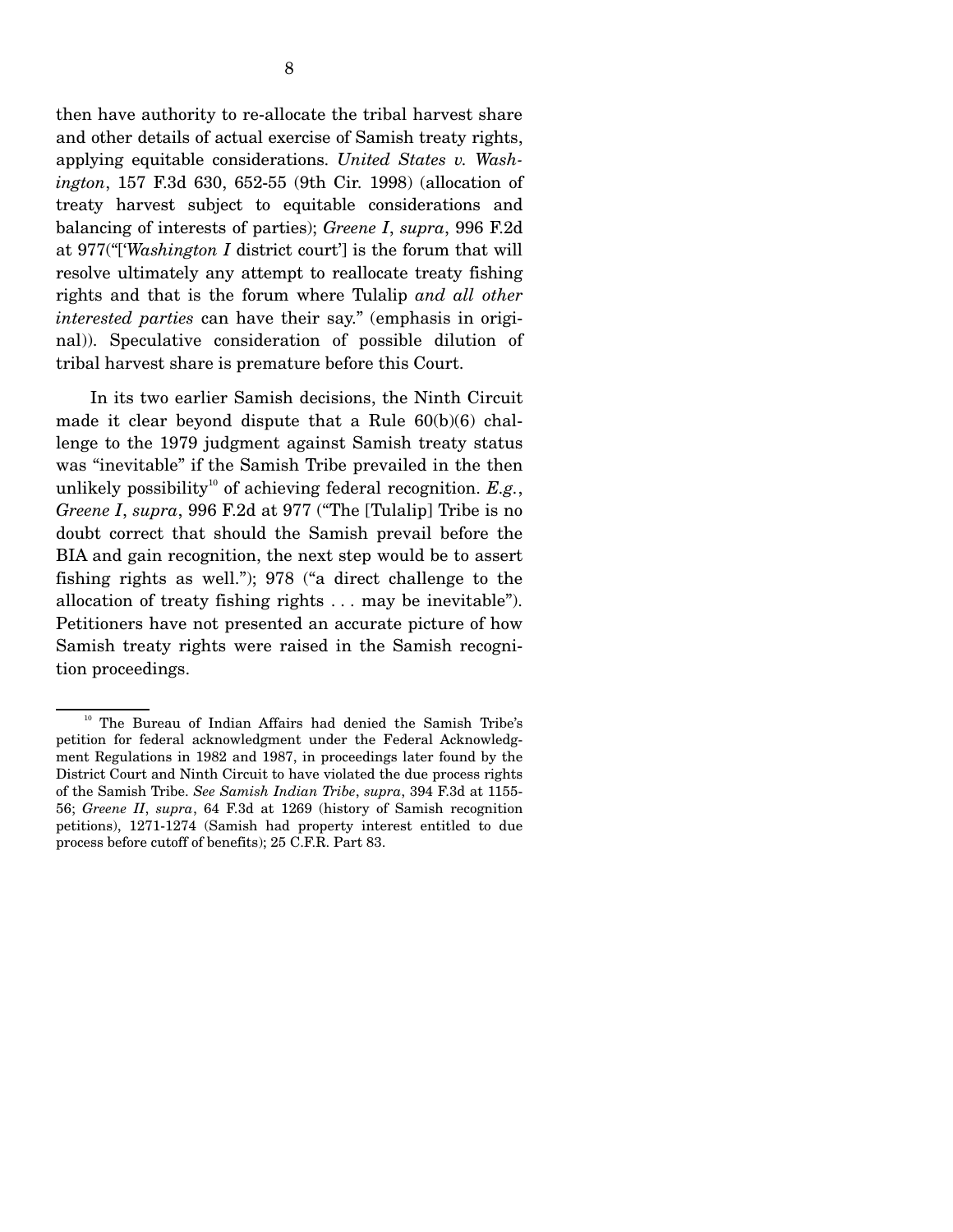Both the district court and Ninth Circuit correctly ruled that **for purposes of the Samish recognition proceeding**, the judgment against Samish in *Washington II* was res judicata. *See* Petition for Certiorari, pp. 5-6. The courts did not say that Samish treaty status could never be reconsidered under any circumstances or in any forum; the courts said only that Samish treaty status could not be relitigated in the Samish recognition proceedings and that Samish could not use its treaty status as a ground to achieve federal recognition. *Greene I*, *supra*, 996 F.2d at 977 ("the Samish need not assert treaty fishing rights to gain federal recognition"); *Greene v. Lujan*, No. C89-645Z (W.D.Wash.), Order dated Feb. 25, 1992, 1992 WL 533059 (unreported). What the Ninth Circuit and District Court did say on the issue of relitigating Samish treaty status was that any Samish challenge to the judgment against Samish in *Washington II* and *III* must take place in the ongoing *United States v. Washington* proceeding. *E.g.*, *Greene I*, *supra*, 996 F.2d at 977-78.

 In *Samish Indian Tribe*, the Ninth Circuit examined the findings of fact underlying Samish administrative recognition by the United States – made pursuant to the federal acknowledgment criteria in 25 C.F.R. Part 83 – and concluded that in achieving recognition Samish also met the standard necessary to exercise treaty rights. 394 F.3d at 1158. The Court of Appeals then examined its precedent and found that it had never concluded that federal recognition is irrelevant to a tribe's exercise of treaty rights. *Id.* The Ninth Circuit found that it "ha[d] never held that federal recognition is not a *sufficient* condition for the exercise of ['treaty fishing'] rights." *Id.* (Emphasis in original). The Ninth Circuit then concluded: "Although we have never explicitly held that federal recognition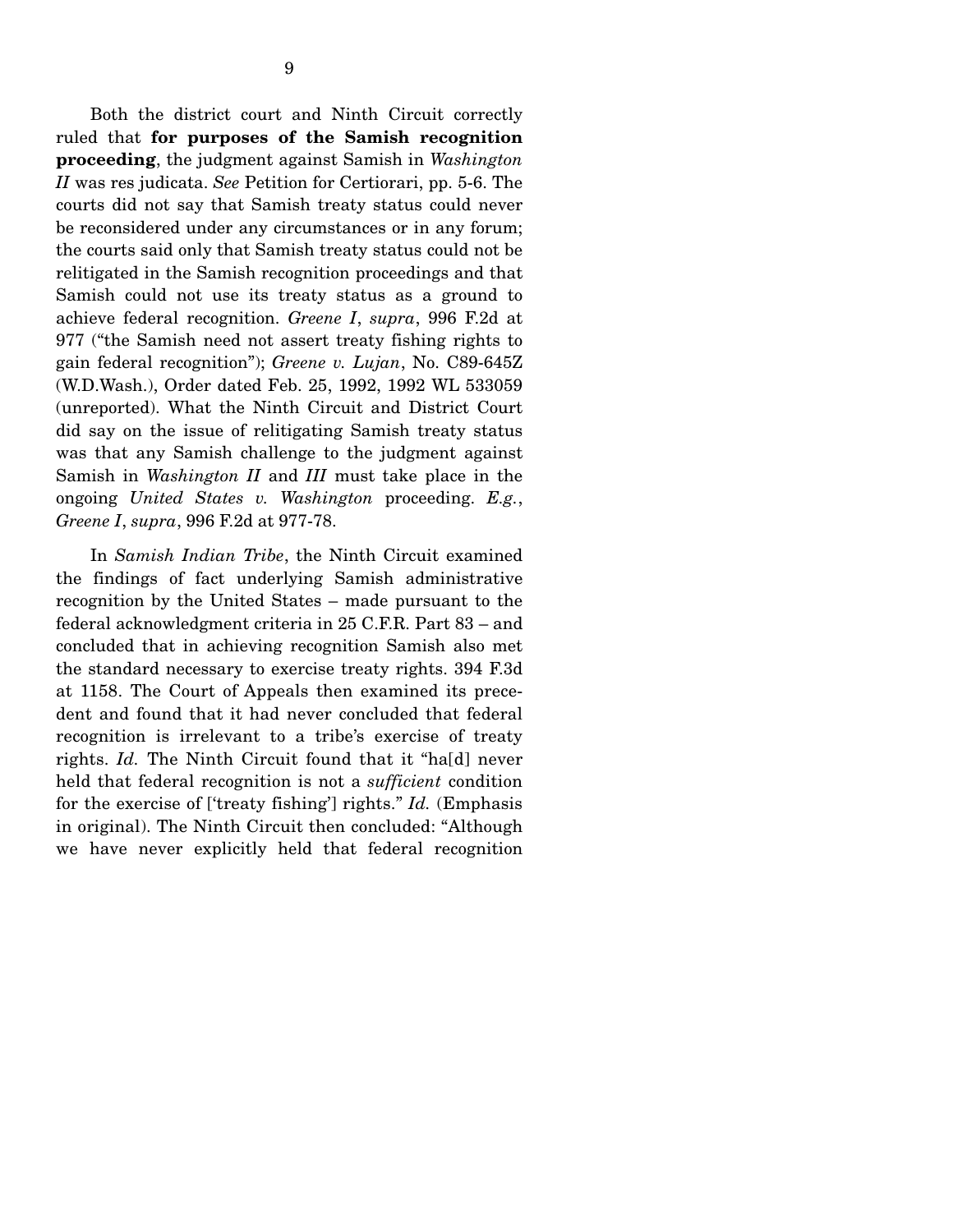necessarily entitles a signatory tribe to exercise treaty rights, this is an inevitable conclusion." *Id.* at 1159. Integrating its prior precedents with the findings of fact made in the Samish recognition proceeding that the Samish Tribe was a party to the Treaty of Point Elliott, has been continuously identified throughout history as Indian and has existed as a distinct community maintaining political influence within itself as an autonomous entity since first sustained European contact, the Ninth Circuit ruled: "As the Samish are a signatory tribe and have proved the single necessary and sufficient condition for the exercise of treaty rights, the res judicata effect of *Washington II* is all that is keeping the Samish from pursuing its treaty rights." 394 F.3d at 1160.

 As this language reflects, the *Samish Indian Tribe* decision does not dispense with the res judicata effect of the Samish judgment in *Washington II.* The Ninth Circuit in *Samish Indian Tribe* decided, based on facts in the Samish recognition proceeding and extraordinary circumstances, that standards established under Rule 60(b)(6) require that the judgment in *Washington II* be set aside and that the Samish Tribe be allowed to revisit the issue of its treaty status in *United States v. Washington*. The Court held that the Samish Tribe was effectively prevented from proving its tribal status in *Washington II* in proper fashion because of the

government's "excessive delays and . . . misconduct" in withholding recognition from the Samish, a circumstance beyond their control; the government's position in *Washington II* that federal recognition was necessary and that future federal recognition might justify revisiting the treaty rights issue; and the district court's erroneous conclusion that nonrecognition was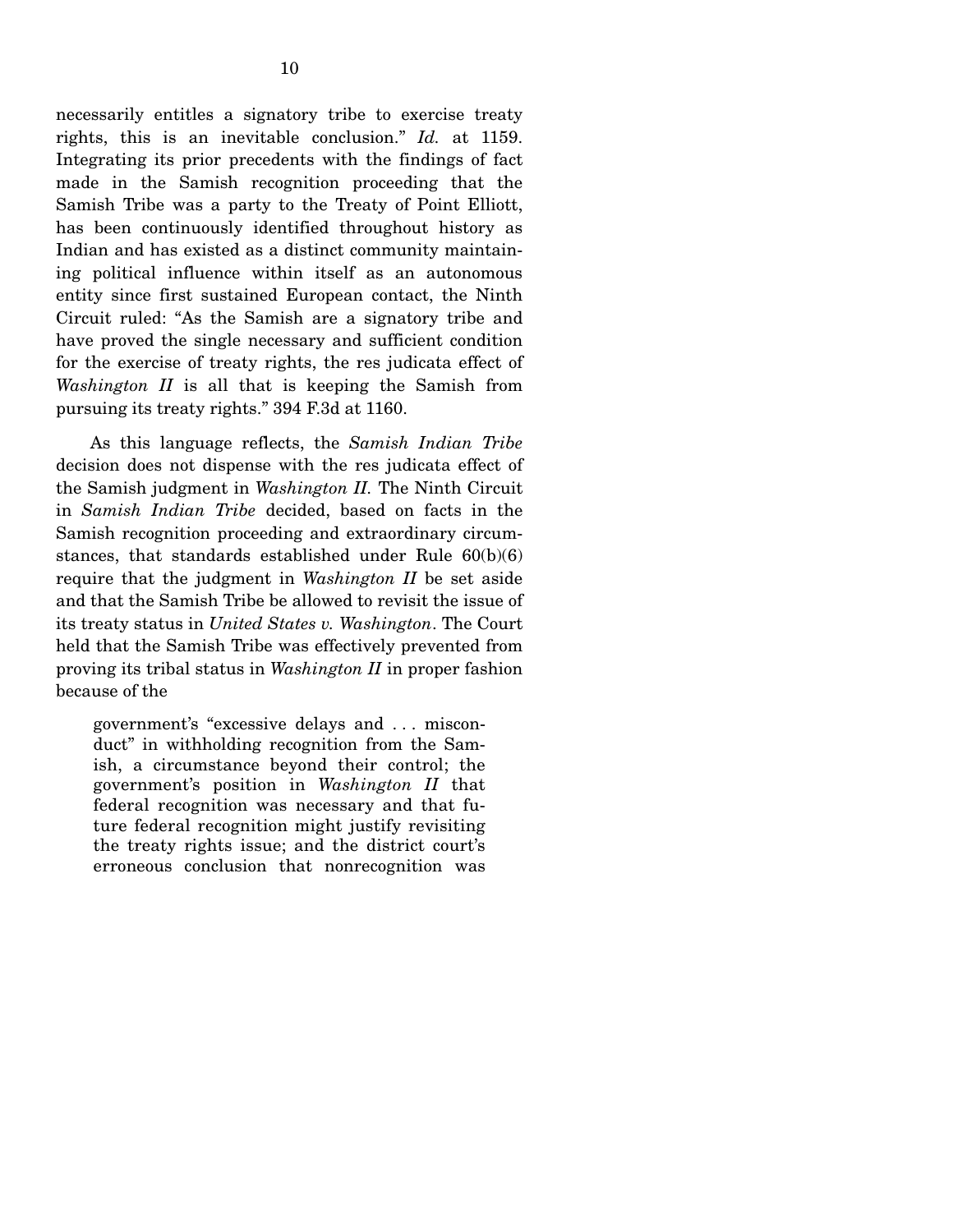decisive and wholesale adoption of the United States' boiler-plate findings of fact in *Washington II*. . . .

394 F.3d at 1159. The Samish Tribe met the standards established by Rule 60(b)(6) under these facts because "federal recognition is determinative of the issue of tribal organization, the issue upon which the Samish were denied treaty rights in *Washington II*": "As the Samish's lack of recognition was a circumstance beyond the tribe's control, their subsequent recognition is an extraordinary circumstance that warrants setting aside the judgment in *Washington II.*" 394 F.3d at 1159, 1161.<sup>11</sup>

--------------------------------- ♦ ---------------------------------

 $11$  This finding that the Samish Tribe was effectively prevented by the federal government from challenging denial of federal recognition was recently confirmed by the Federal Circuit Court of Appeals in a separate proceeding. *Samish Indian Nation*, *supra*, 419 F.3d at 1373 ("Because tribal recognition remains a political question, the trial court erred in holding that Samish 'could have pursued the present action in court before the administrative proceedings [concerning the Samish petition for federal acknowledgment] were concluded. . . . [T]he Samish cause of action for retroactive benefits did not accrue until they obtained a final determination from the district court, through their APA challenge, that the government's conduct underlying its refusal to accord federal recognition, before 1996, was arbitrary and capricious." The Federal Circuit concluded that the Samish Tribe should always have been federally recognized, *Id.* at 1373, citing the District Court's decision: "[T]he district court finally established that the government wrongfully withheld the Samish federal acknowledgment and disregarded facts that would have supported historic recognition. . . . [T]hose findings support the Samish contention that but for the government's arbitrary and capricious treatment the Samish would have been extended federal recognition prior to 1996." *Id.* at 1374 (citing *Greene v. Babbitt*, 943 F.Supp. 1278 (W.D.Wash. 1996) ("*Greene III*")). As the Ninth Circuit noted in *Samish Indian Tribe*, "The Samish would almost certainly have won the right to exercise its treaty fishing rights had the tribe been federally recognized at the time of *Washington II*. 394 F.3d at 1159.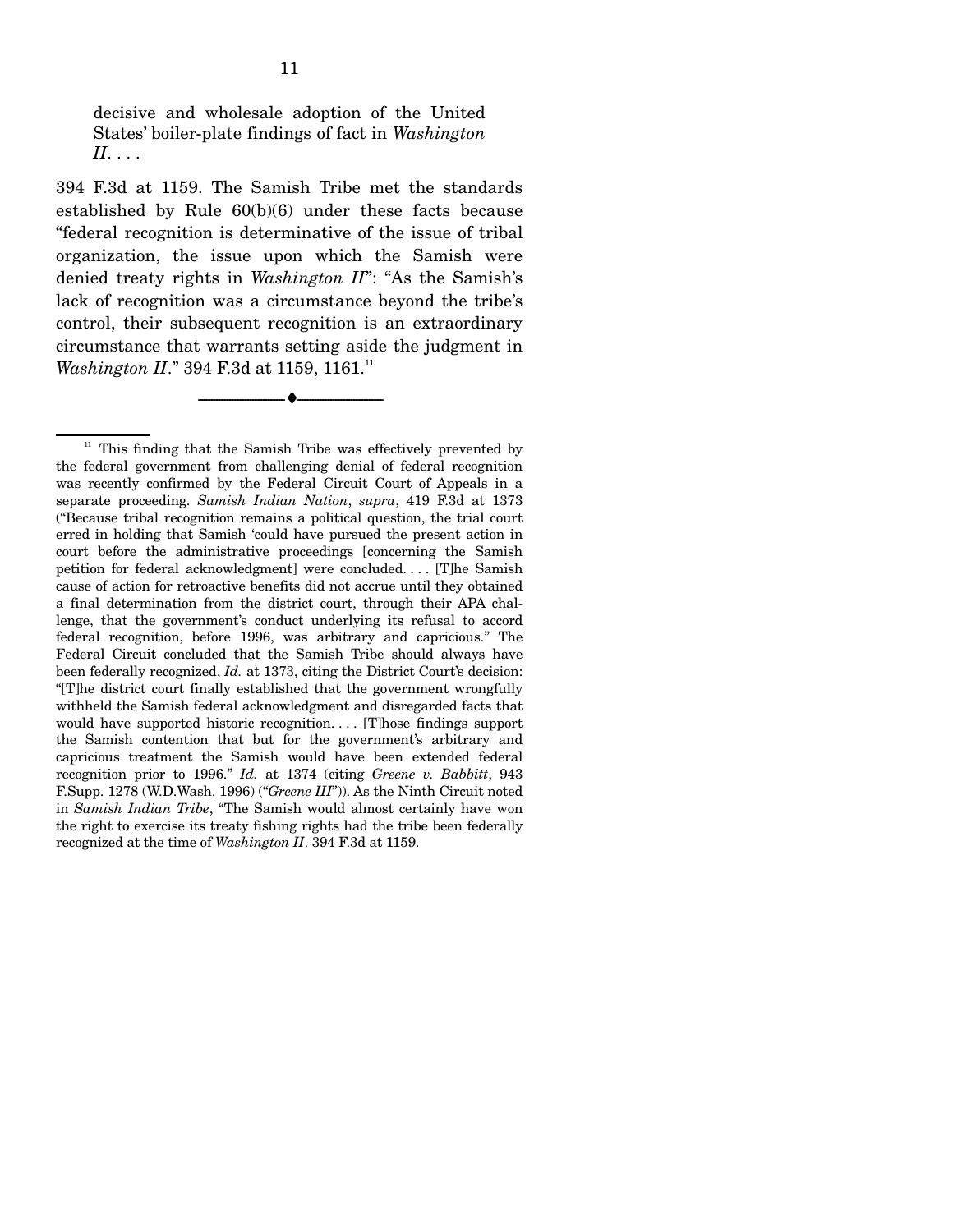### **REASONS WHY PETITIONERS' PETITION FOR A WRIT OF CERTIORARI SHOULD NOT BE GRANTED**

#### **A. The Ninth Circuit's Ruling Did Not Deny Petitioners Due Process Of Law.**

 Petitioners argue that the District Court's rejection in 1989 and 1992 and the Ninth Circuit's rejection in 1995 of the Tulalip Tribes' attempt to intervene and participate in the Samish administrative recognition proceeding pursuant to 25 C.F.R. Part 83 denied it and other similarly situated tribes due process. Petition for Certiorari, pp. 9- 12. Petitioners' argument is based upon the erroneous belief that the District Court and Ninth Circuit told the Tulalip Tribes that the Samish Tribe would never be able to revisit its treaty rights even if it successfully achieved federal recognition. As discussed above in the Statement of the Case, this belief is patently wrong. No such promise was ever made; in fact, the Ninth Circuit several times stated the opposite – a challenge by the Samish to the judgment in *Washington II* was inevitable if the Samish Tribe successfully achieved federal recognition.

 To have a due process right, a party must have a "significantly protectable interest." *Greene I*, *supra*, 996 F.2d at 976 (citing *Portland Audubon Society v. Hodel*, 866 F.2d 302, 309 (9th Cir.), *cert. denied*, 492 U.S. 911 (1989)).<sup>12</sup>

 $12$  Petitioners assert on page 11 of their petition that any party "affected" by government action must be given due process, citing *California v. FERC*, 329 F.3d 700, 708 n.6 (9th Cir. 2003). That is not what that decision actually says. Earlier in the decision the court stated that a party must have a "legally protected interest" to qualify for constitutional due process, 329 F.3d at 707, and the Court assumed for purposes of the case, without deciding the issue, that the party in question had been deprived of a liberty or property interest. *Id.*, n.3.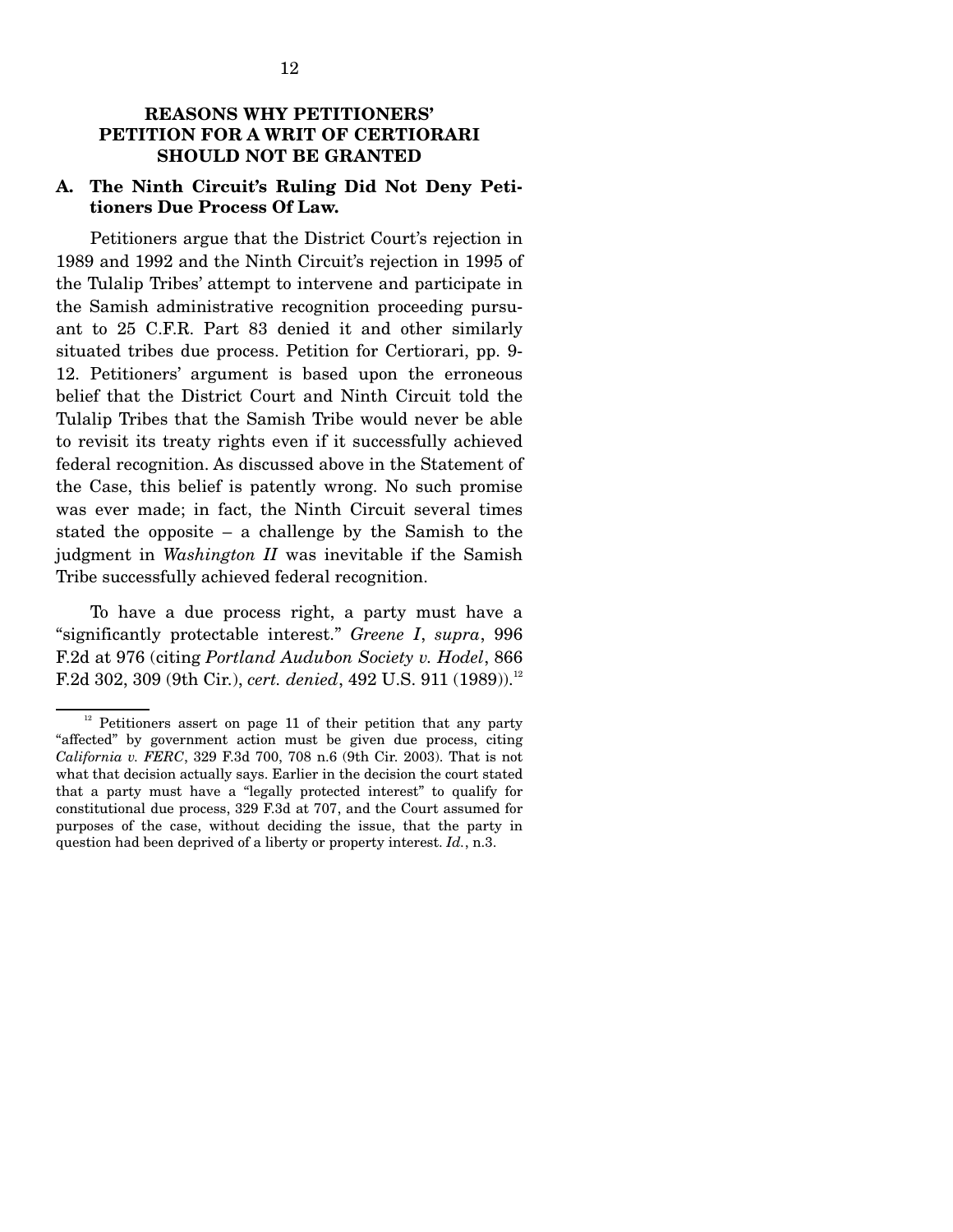Both the District Court and the Ninth Circuit during the appeal of the 1987 BIA administrative decision denying the Samish Tribe federal recognition held that the Tulalip Tribes had no protectable interest on the issue of Samish recognition. *Greene I*, *supra*, 996 F.2d at 978; *see Greene v. Lujan*, No. C89-645Z, Transcript of Hearing on Tulalip Motion to Intervene, Oct. 12, 1989, p. 15 (quoted in Samish Indian Tribe's Answer to Petitions for Rehearing and Rehearing En Banc, and Amicus Briefs, No. 03-35145, United States Court of Appeals for the Ninth Circuit, April 25, 2005, p. 6).

 Contrary to petitioners' arguments, Petition for Certiorari, p. 10, the Ninth Circuit has never acknowledged or held that the Tulalip Tribes would have had a right to intervene in the Samish recognition proceeding if Samish recognition had an impact on Samish treaty status. The Ninth Circuit did not find in either *Greene I* or *II* that the Tulalip Tribes had a significantly protectable interest justifying intervention in the Samish recognition proceeding under any scenario. The only statement the Ninth Circuit did make in any way related to this issue was to note that **if** a party's protected interest will be impaired, then that party has been allowed to intervene. *Greene I*, *supra*, 996 F.2d at 977. The Court then went on to hold, however, only that any interest the Tulalip might have on the issue (without any ruling that they did have an interest) could be raised in any action the Samish brought in *United States v. Washington* if the Samish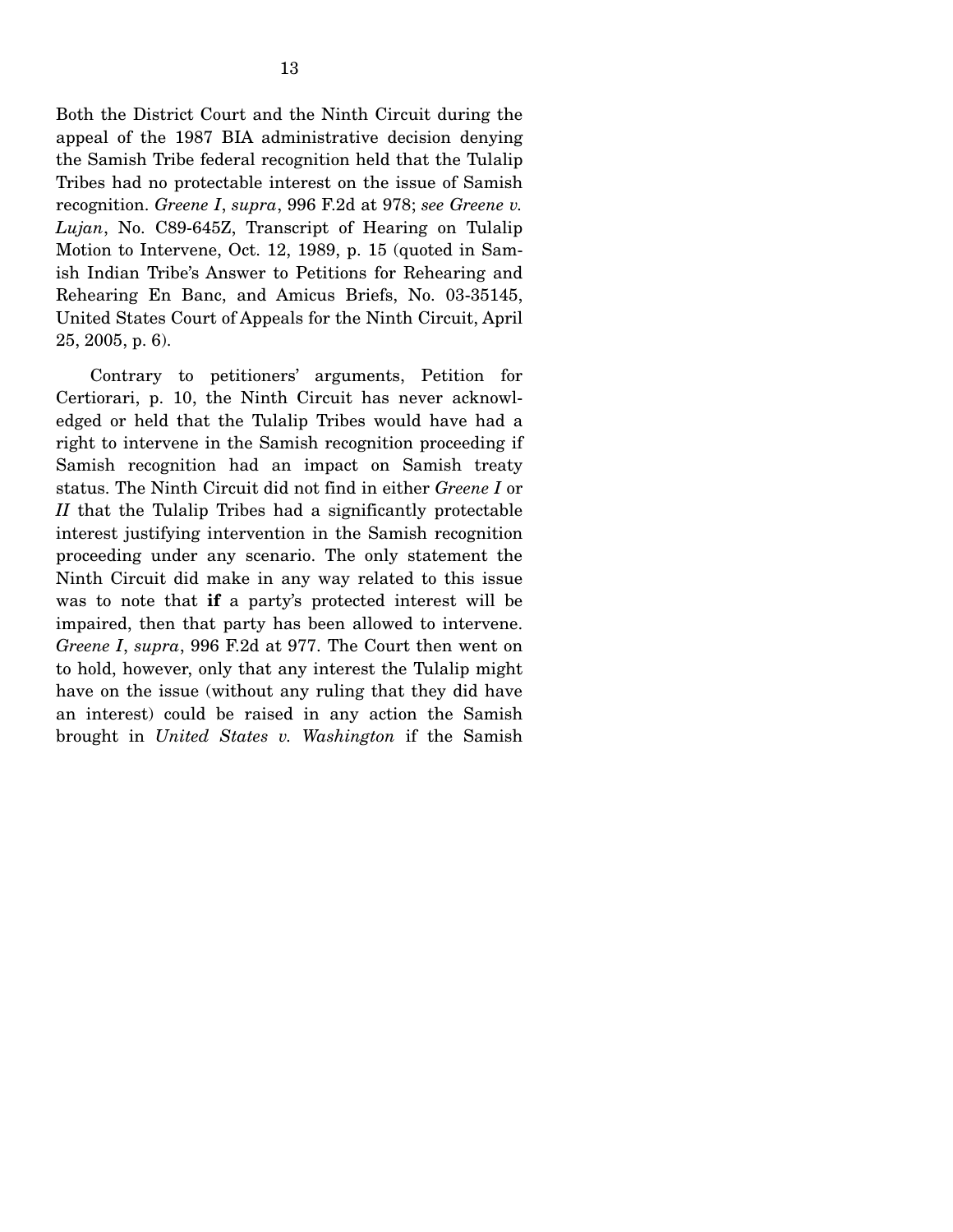Tribe decided to relitigate its treaty fishing rights once it successfully achieved federal recognition. *Id.* at 977-78.<sup>13</sup>

 To recognize petitioners' due process arguments would significantly undermine federal "exclusive" or "plenary" authority over Indian affairs. *See Seminole Indian Tribe v. State of Florida*, 517 U.S. 44, 62 (1996); *Delaware Tribal Business Comm. v. Weeks*, 430 U.S. 73, 83-84 (1977). Even more significantly, it would overturn a long-standing, critical conclusion of law in *Washington I*. Petitioners, not the Samish Indian Tribe, would throw settled law into question. *See* Petition for Certiorari, p. 3.

 Federal recognition of Indian tribes is a political question committed exclusively to the Executive and Legislative Branches. It is generally not subject to judicial review.14 The federal courts are required to defer to the political branches' determination that a group of Indians constitutes a tribe. *Samish Indian Tribe*, *supra*, 394 F.3d at 1158. As Judge Boldt ruled in *Washington I*:

 The recognition of a tribe as a treaty party or the political successor in interest to a treaty party is a federal political question on which state authorities and federal courts must follow the determination by the legislative or executive branch of the Federal Government.

 $13$  The court also identified the Tulalips' only interest as a possible dilution of its treaty fishing allocation, *id.* at 976, and held that an economic stake in the harvest of fish, even if significant, is not a significantly protectable interest for due process purposes. *Id.*

14 This issue is discussed at great length in the *Samish Indian Nation* decision at 419 F.3d at 1369-1373. For example: "As a political determination, tribal recognition is not justiciable." 419 F.3d at 1370 (citing *United States v. Holliday*, 70 U.S. (3 Wall.) 407, 419 (1865)).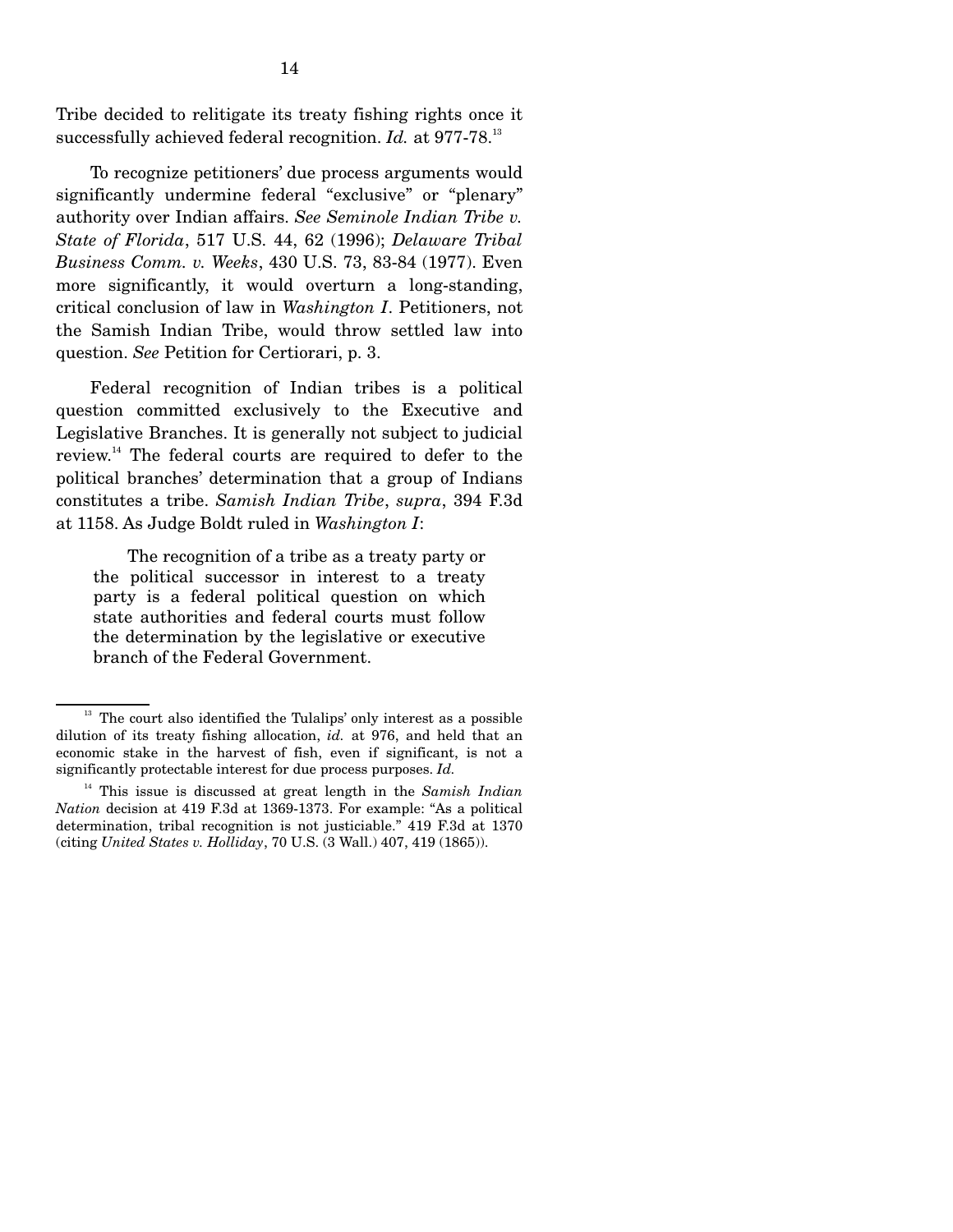384 F.Supp. 312, 400 (Conclusion of Law # 9). Other Indian tribes or parties have no legal right to infringe upon this Executive Branch authority.<sup>15</sup> Even when the Executive Branch has "canalized" the previous discretion of its officials through federal acknowledgment regulations establishing an acknowledgment process, *Miami Nation of Indians v. Dept. of Interior*, 255 F.3d 342, 348 (7th Cir. 2001), Executive Branch recognition authority essentially remains a non-justiciable political decision. *Samish Indian Nation*, 419 F.3d at 1370-73.

 In the Samish recognition proceeding, the federal government found that the Samish Tribe is the political successor in interest to the historical Samish Tribe that was a signatory to the Treaty of Point Elliott. *Samish Indian Tribe*, 394 F.3d at 1159-1161; *see Greene II*, 64 F.3d at 1270 ("the Tulalip Tribe emphasizes that in the petition for recognition, the Samish Tribe has not claimed to be any tribe other than the historical Samish Tribe that was party to the Treaty of Point Elliott. To the extent that the Samish rely upon historical roots in this litigation, the roots are probably the same as those they posited in *Washington II*"); *see Samish Tribe of Indians v. United States*, 6 Ind. Cl. Comm'n 169, 172 (1958) ("We conclude that petitioner, which alleges it is a tribal organization

 $15$  This conclusion applies to a federal decision to enter into a treaty with an Indian tribe as well as Executive Branch administrative recognition of a tribe. As the Federal Circuit noted in the *Samish Indian Nation* decision, "[t]here are generally three means by which the federal government can recognize an Indian tribe." 419 F.3d at 1369-70; *see* F. Cohen, Handbook of Federal Indian Law 5-6 (1982 ed.). Two of the three methods referred to are by treaty or by executive branch action taken pursuant to authority delegated by Congress. *Id.* There is no judicial review of the treaty authority under the U.S. Constitution that is relevant to this case.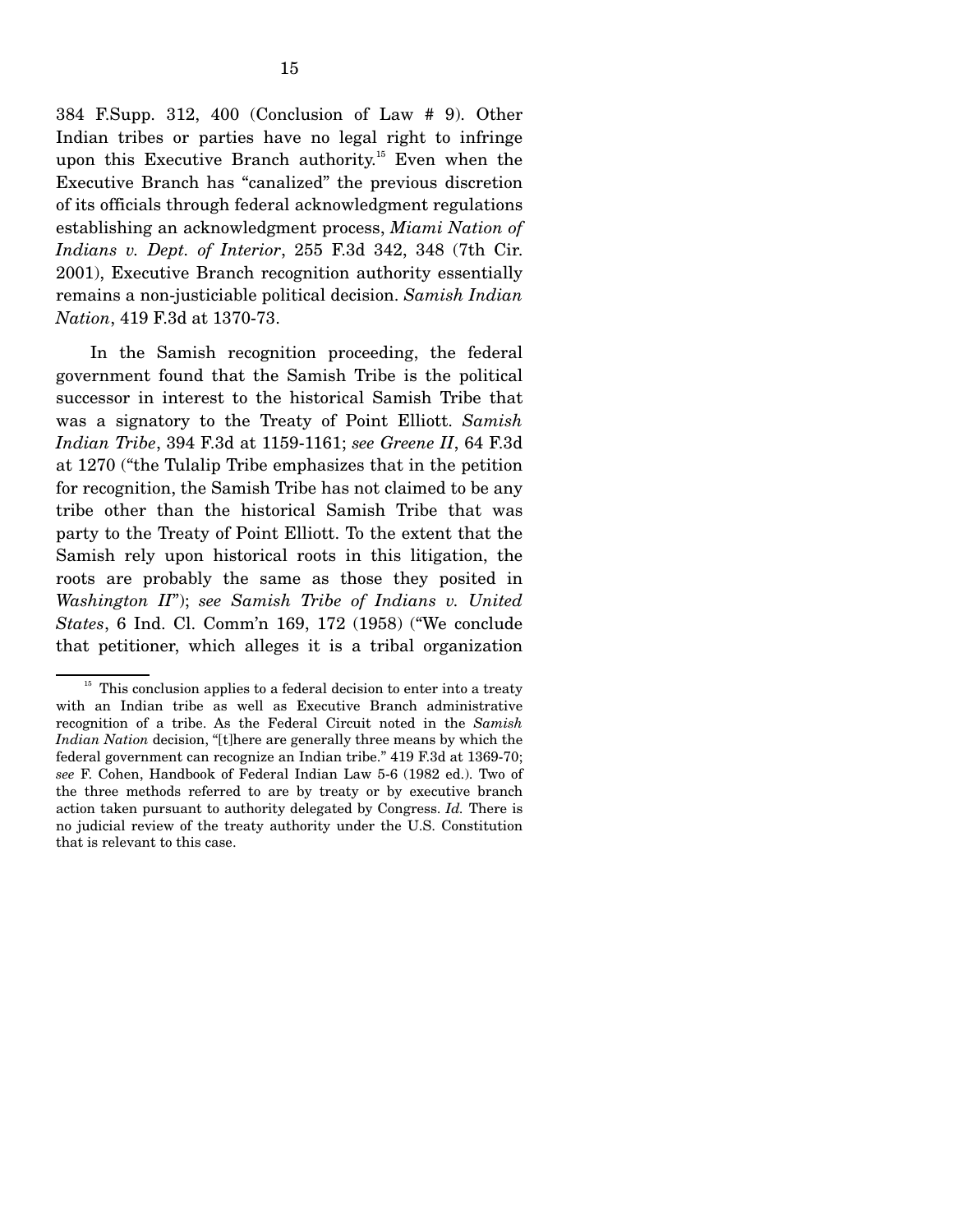recognized by the Secretary of Interior of the United States, has shown itself to be the descendants and successors in interest of the Samish Indians of aboriginal times."). The Tulalip Tribes claimed they had a right to intervene in the Samish administrative recognition proceedings under F.R.C.P. 24, because of the alleged impact Samish recognition might have on it. *See Greene I*, *supra*, 996 F.2d at 976-78. The Federal Rules of Civil Procedure, however, do not grant substantive rights to a party. *See Chemehuevi Indian Tribe v. Cal. St. Bd. of Equal.*, 757 F.2d 1047, 1053 (9th Cir.), *rev'd on other grounds*, 474 U.S. 9 (1985) (statute authorizing Federal Rules of Civil Procedure, 28 U.S.C. § 2072, specifies that the rules "shall not abridge, enlarge or modify any substantive right").

 The federal acknowledgment regulations do not grant the Tulalip Tribes or any other party the right to challenge the federal government's decision to recognize an Indian tribe. 25 C.F.R. Part 83. The regulations allow only a limited right of participation by "interested parties." *E.g.*, 25 C.F.R. § 83.1 (definition of interested party); 25 C.F.R. § 83.11 (right of interested party to request reconsideration of recognition decision). The only judicial review available under the APA to review a federal acknowledgment decision for an Indian tribe is to "ensure that the government followed its regulations and accorded due process." *Samish Indian Nation*, *supra*, 419 F.3d at 1373 (citing *Miami Nation*, *supra*, 255 F.3d at 348). In all other aspects, the federal government's decision to recognize an Indian tribe remains a political act. *Id.*

 While petitioners claim that their due process rights were violated in the Samish recognition proceedings, they have never shown in what manner their rights were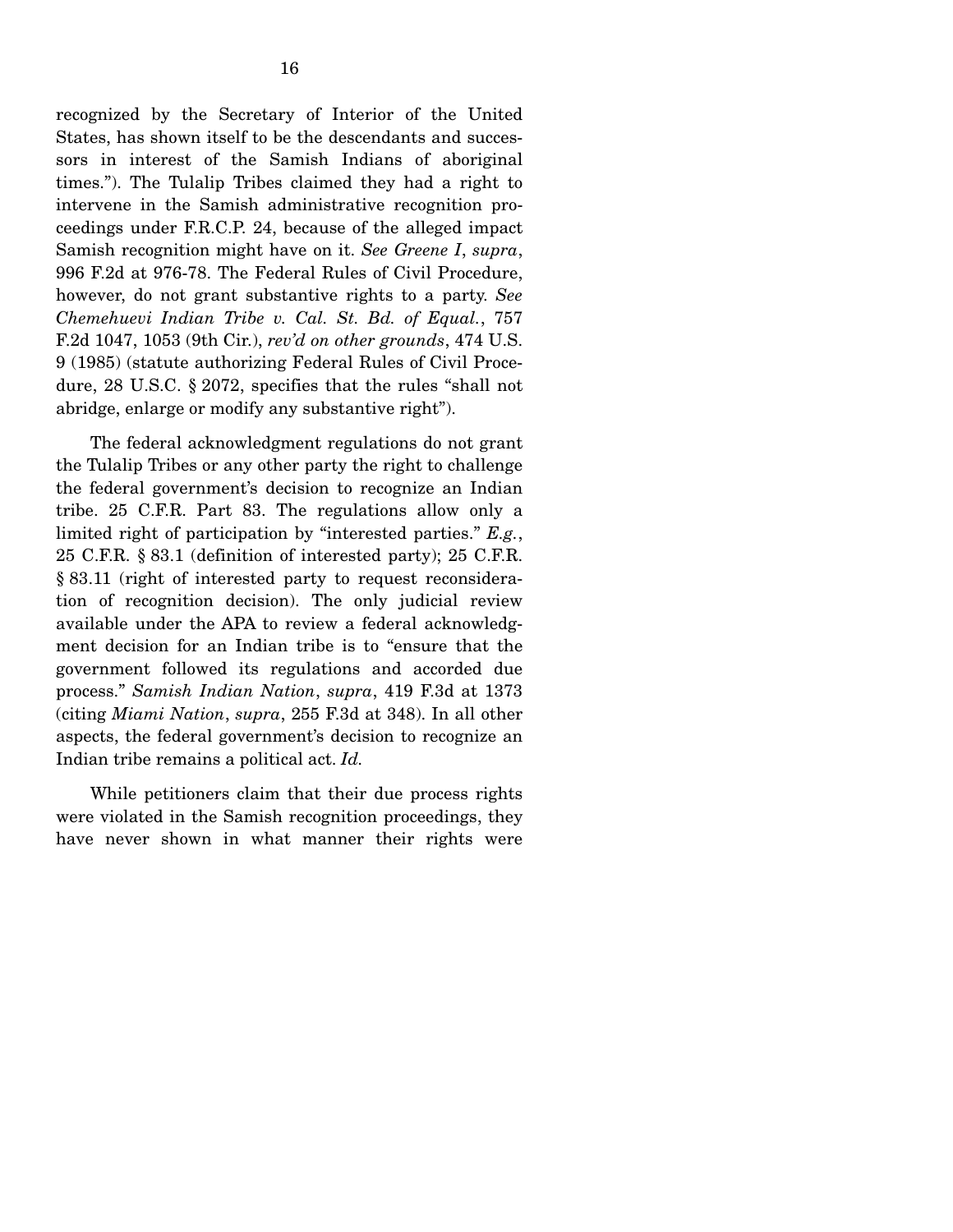actually injured or how they were denied from participating in or presenting any evidence or arguments in opposition to Samish recognition. The Tulalip and other tribes participated in the Samish recognition proceeding as interested parties. *Greene I*, 996 F.2d at 975. They participated as amicus parties in the remanded recognition hearing. *Id.*, 996 F.2d at 976, 978. The Tulalip Tribes submitted numerous briefs on every conceivable issue in those proceedings. The United States actively opposed Samish recognition and vigorously litigated the issue on behalf of other tribes; petitioners have never demonstrated how the United States' representation in that proceeding was deficient or did not represent their interests. As just one example, the United States presented several representatives of the Swinomish Indian Tribal Community, one of the petitioning tribes here, as witnesses against Samish recognition. *See* Memorandum in Support of Samish Indian Nation's FRCP 60(b)(6) Motion to Reopen Judgment, (W.D.Wash.), No. 70-9213, Sub-proceeding 01-2, CR 44, Ex. 6, p. 15, Recommended Decision on Samish Recognition, United States Dept. of Interior, Office of Hearings and Appeals, Aug. 31, 1995. Petitioners' due process arguments are theoretical; they are not grounds for granting certiorari.

 Petitioners' due process arguments also carry no weight with regard to equitable allocation of the treaty fish harvest among tribes. Equitable considerations are not available to defeat or interpret the treaty rights of a tribe. *United States v. Washington*, 157 F.3d 630, 649-50 (9th Cir. 1998). In *Washington I* the District Court held that the tribes with fishing rights under the various Puget Sound treaties had a right to 50 percent of the harvestable fish passing through their traditional off-reservation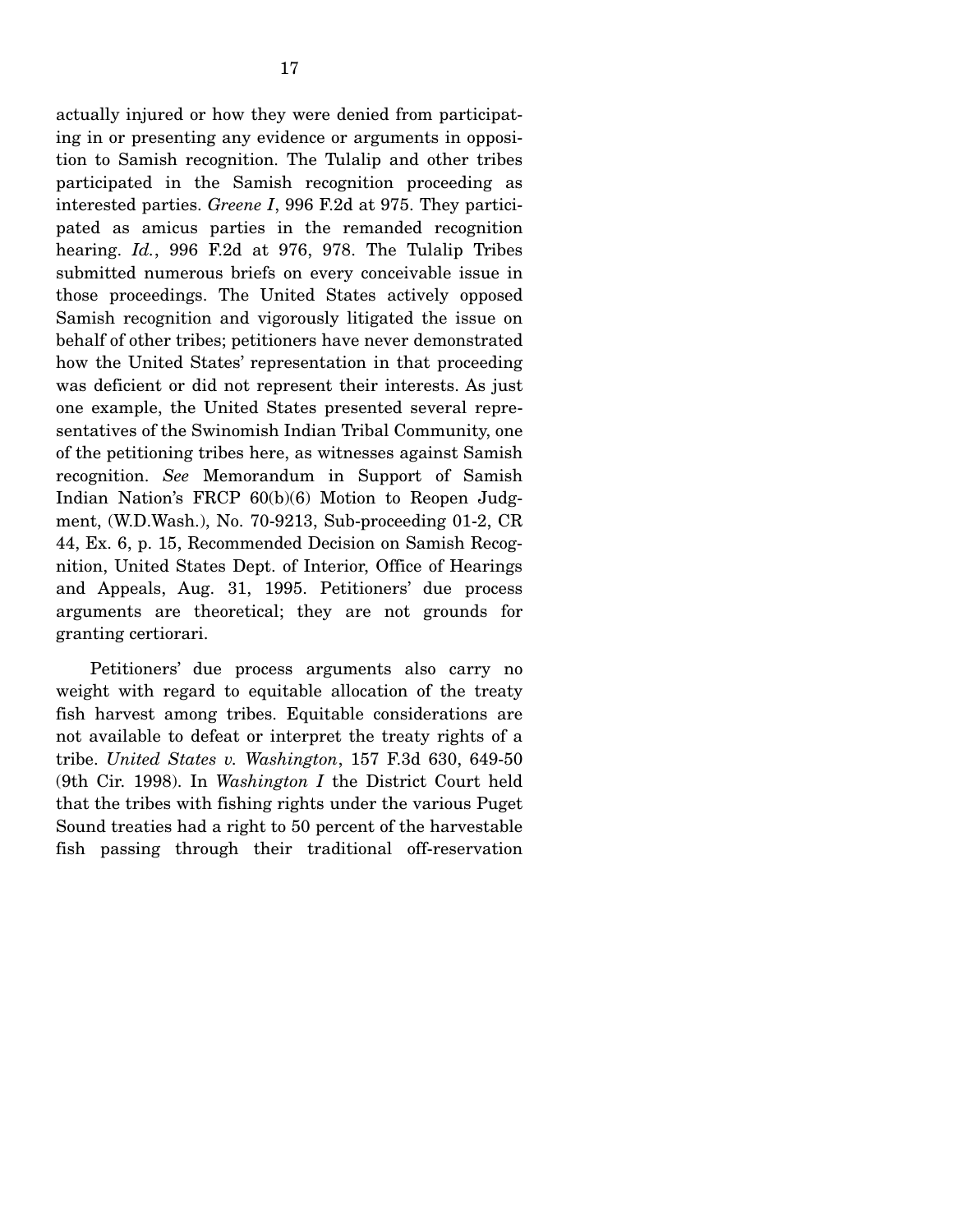fishing grounds. *Samish Indian Tribe*, *supra*, 394 F.3d at 1154. No property right to any specific number or percentage of fish has been decided in *United States v. Washington*: 16

[T]he Indians are entitled to an equitable apportionment of the opportunity to fish in order to safeguard their federal treaty rights (citation omitted). The district court's apportionment does not purport to define property interests in the fish; fish in their natural state remain free of attached property interests until reduced to possession. *Geer [v. Connecticut]*, 161 U.S. 519, 529 (1896). Rather, the court decreed an allocation of the opportunity to obtain possession of a portion of the run.

*Washington I*, 520 F.2d at 687. The allocation of harvest and other details of actual exercise of Samish treaty rights are subject to equitable considerations, balancing the interests of the parties. *United States v. Washington*, *supra*, 157 F.3d at 652-55.

 The other treaty tribes, as set forth in the *Greene* decisions, will have the right to state their positions on equitable allocation of a portion of the harvest to Samish in *United States v. Washington* once the Samish Tribe obtains treaty status. Petitioning tribes do not have and had no property interest sufficient to allow them to separately

<sup>16</sup> *See Menominee Indian Tribe v. United States*, 391 U.S. 404 (1968), which stated that hunting and fishing rights can constitute a property right. Petitioners here claim a property right interest, but *Menominee* did not determine the "precise nature and extent of those hunting and fishing rights" in that case, 391 U.S. at 407, and did not rule that there was a property right in the allocation of an overall Indian treaty harvest right among all treaty tribes.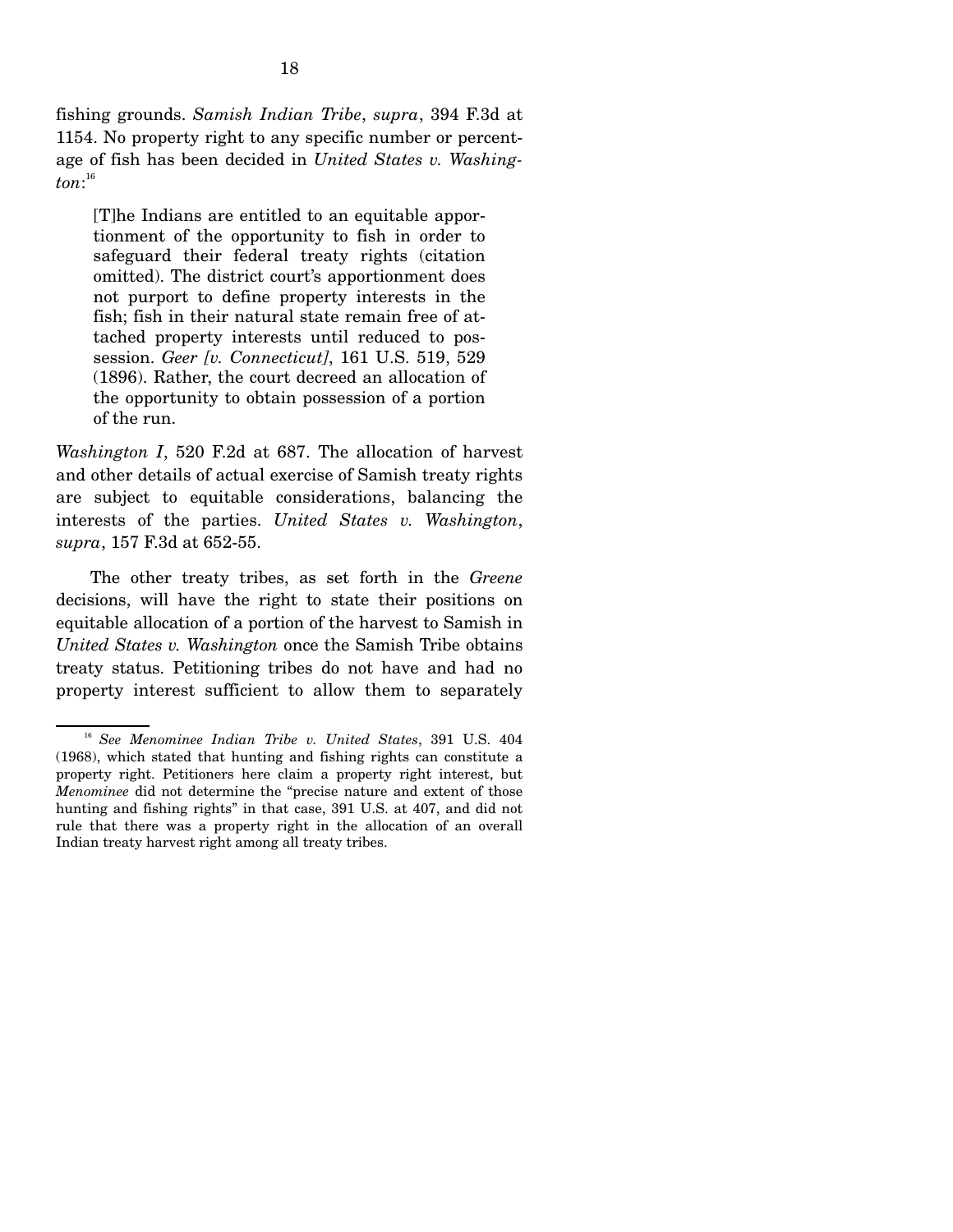challenge Samish recognition. The opportunity to challenge Samish treaty harvest allocation is apparent from ongoing sub-proceedings in *United States v. Washington*; adjustment to treaty harvest allocations and challenges to tribal shares of treaty harvest are ongoing, without assertion by a tribe that due process property rights have been violated. *See*, *e.g.*, Sub-proceeding No. 91-1 (Halibut fishery, Order dated May 3, 2005, Docket 17954, Order declining to adopt interim halibut management plan); Sub-proceedings 05-1 and 05-02 (Skokomish dispute with regard to Hood Canal fishery allocation plan); Subproceedings 05-3 and 05-4 (challenges by petitioners Tulalip, Upper Skagit, and Swinomish to Suquamish usual and accustomed fishing grounds and stations). The Court should deny the petition for certiorari.

### **B. The Ninth Circuit's Decision On Rule 60(B)(6) Issues Is Consistent With Precedent And Does Not Create A Conflict With Other Circuits.**

 The Ninth Circuit's decision involved only subsection (6) of Rule 60(b): "On motion and upon such terms as are just, the court may relieve a party . . . from a final judgment, order, or proceeding for  $\dots$  (6) any other reason justifying relief from the operation of the judgment." Contrary to assertions of petitioners, this case does not and has never involved subsections (1) or (3) of Rule 60(b). Petitioners' attempt to strain the language of Rule 60(b) to implicate subsections (1) and (3) in this case are completely without merit.

 The Ninth Circuit applied the Rule 60(b)(6) precedents of this Court and of the Ninth Circuit under Rule 60(b)(6) in *Samish Indian Tribe* to reach a fact based conclusion that extraordinary circumstances existed under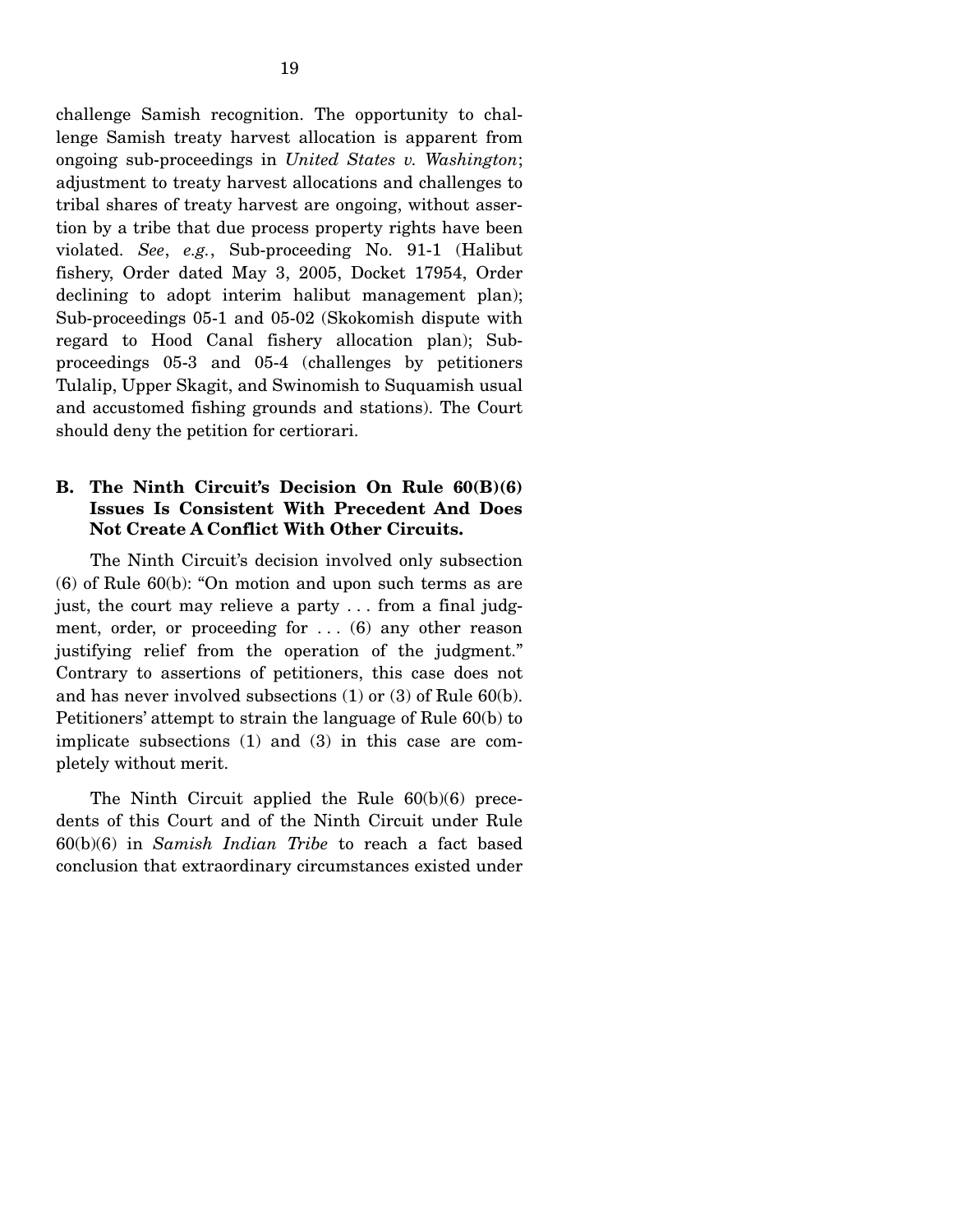the Rule sufficient to require that the judgment against the Samish Tribe in *Washington II* be vacated: "As the Samish's recognition was a circumstance beyond the tribe's control, their subsequent recognition is an extraordinary circumstance that warrants setting aside the judgment in *Washington II*." 394 F.2d at 1161. *See id.* at 1159. The Court of Appeals relied on two of its Rule 60(b)(6) decisions for this conclusion, *United States v. Alpine Land & Reservoir Co.*, 984 F.2d 1047 (9th Cir. 1993), and *Cmty. Dental Servs. v. Tani*, 282 F.3d 1164 (9th Cir. 2002), both of which applied Rule 60(b)(6) standards established by this Court in *Klapprott v. United States*, 335 U.S. 601 (1949); *Ackermann v. United States*, 340 U.S. 193 (1950), and *Liljeberg v. Health Services Acquisition Corp.*, 486 U.S. 847 (1988).

 The present case does not involve a change of law as petitioners assert. The Ninth Circuit followed its own precedent and the precedent of other Circuits in ruling in favor of the Samish Indian Tribe. Subsection (3) of Rule 60(b) does not apply to the specific factual extraordinary circumstances relied upon by the Ninth Circuit to grant Rule 60(b)(6) relief in this case. Petitioners do not even allege that Rule 60(b)(6) was mis-applied in this case or that the Ninth Circuit violated precedent under the Rule in its decision.<sup>17</sup> There is no conflict in the case law or between the Circuits under Rule 60(b)(6) and the Court should deny certiorari in the present case.

--------------------------------- ♦ ---------------------------------

<sup>&</sup>lt;sup>17</sup> Supreme Court Rule 10 states that petitions for a writ of certiorari are disfavored when the asserted error consists of erroneous factual findings or the misapplication of a properly stated rule of law.